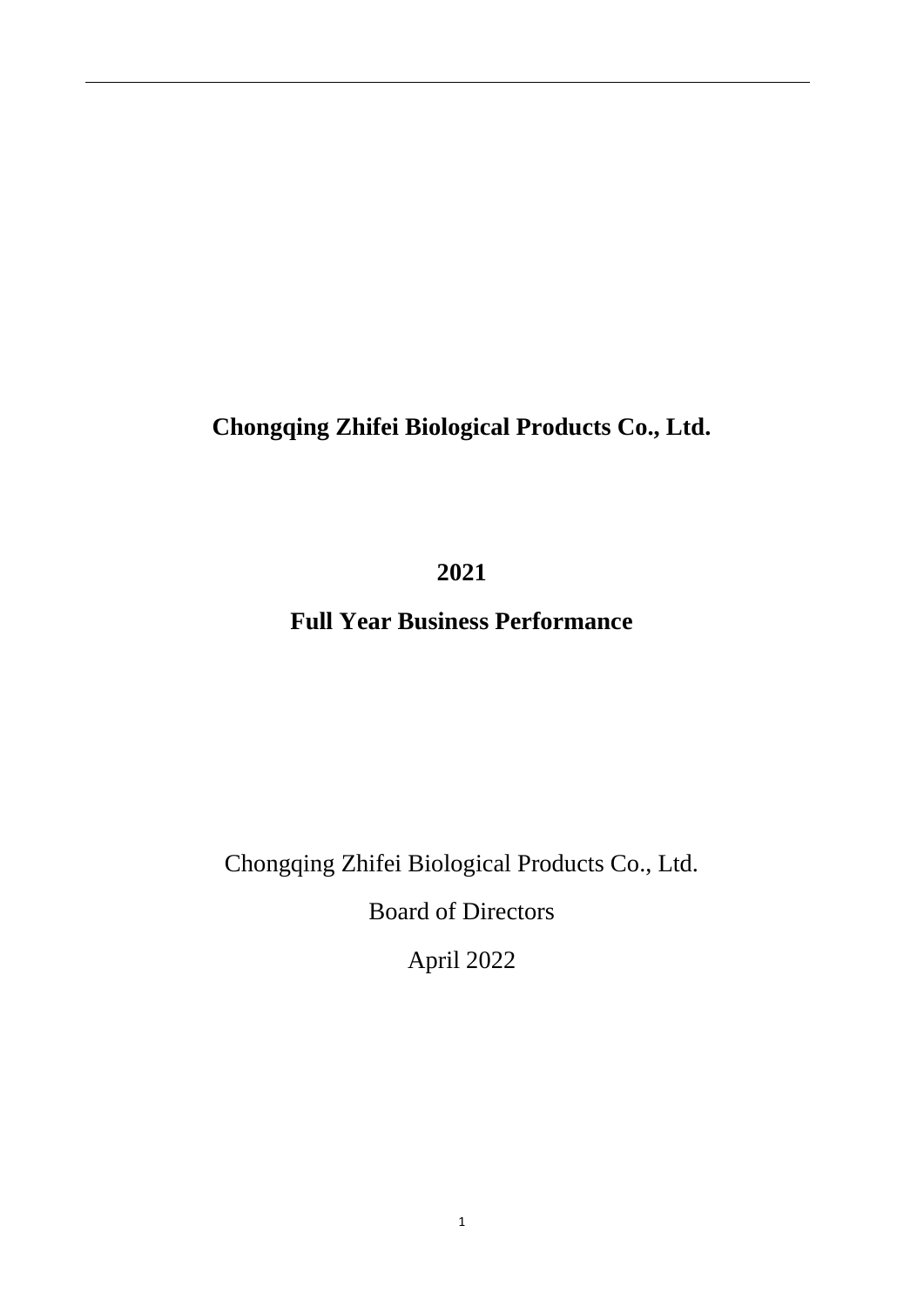# **Important Notes**

**The main content and data of this report are from the 2021 annual report of Chongqing Zhifei Biological Products Co., Ltd. In case of any discrepancy between interpretations of the text, the Chinese version shall prevail.**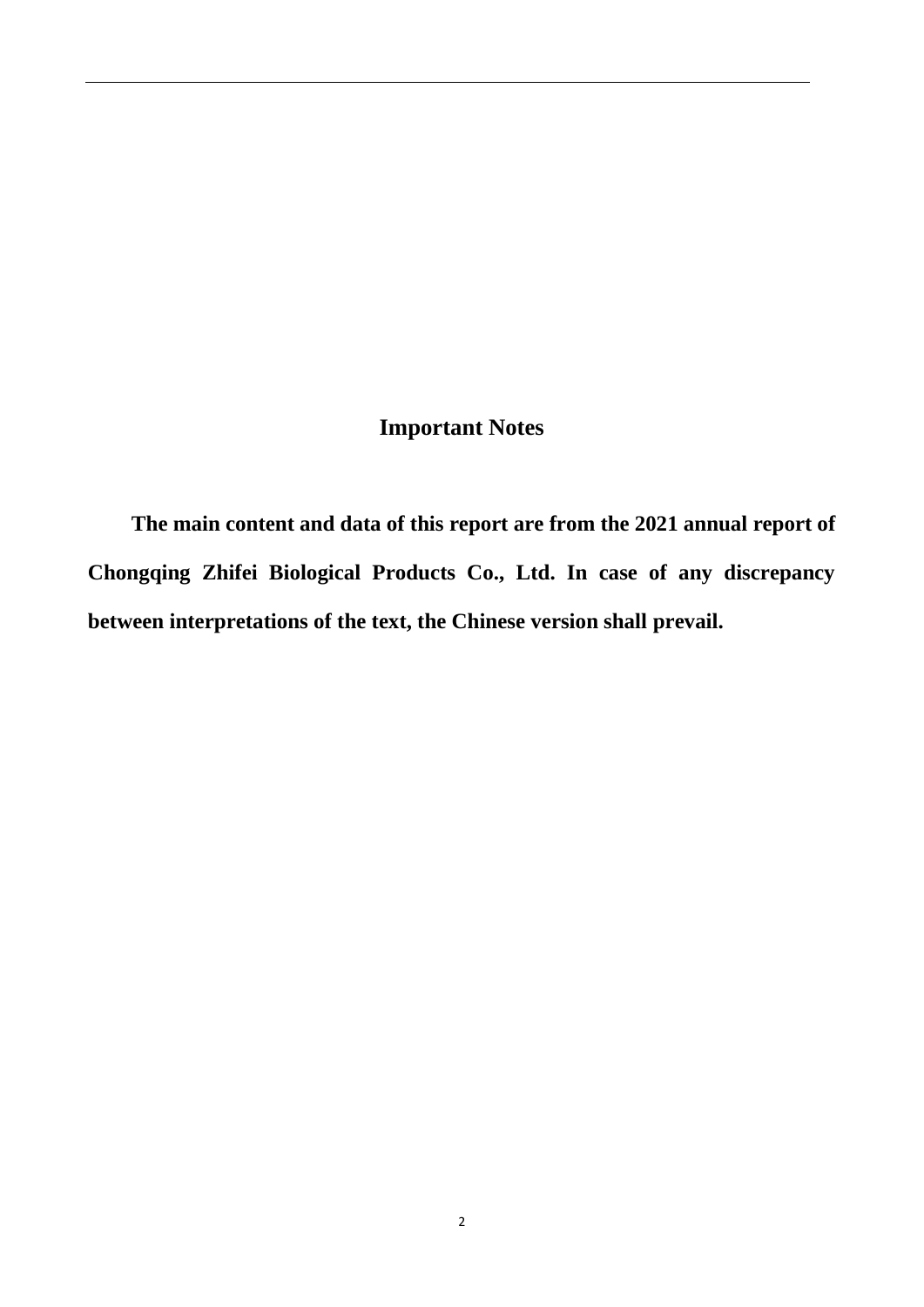### **I. Overview of Principal Business**

#### **(I) Company profile**

Safeguarding life and delivering healthy outcomes. As an important global vaccine developer and supplier with mission and responsibility, Zhifei has committed to build a global immune barrier. For two decades, the Company adheres to its business principle "prioritizing social benefits over corporate profits" . It focuses on infectious disease prevention and control, innovative research and development, to serve the public, and to continuously contribute to a healthy China. With the development model featuring "technology + market" drivers and the coordinated development of diagnosis, prevention and treatment. The company has now developed into an international, fullindustry chain high-tech bio-pharmaceutical enterprise integrating R&D, production, sales, distribution, import and export of vaccines and biological products.

In 2021, there was no material change in the principal business of the Company. Beijing Zhifei Lvzhu Biopharmaceutical Co., Ltd. ("Zhifei Lvzhu") and Anhui Zhifei Longcom Biopharmaceutical Co., Ltd. ("Zhifei Longcom") renewed their efforts to introduce new products against bacteria, viruses and tuberculosis. The parent company, Zhifei, as the main promoter, dedicated to diversifying vaccine products and providing more convenient and considerate services. Taking Zhifei Airport as the import and export channel, the Company also provided warehousing, customs clearance record, and batch release services for imported vaccines. In addition, the Company incubated and cultivated promising biotechnology and products through the Zhirui investment platform by equity investment, and ensured the layout of the mRNA technology platform through INNORNA by subscribing for equity interests.

### **(II) Major products and indication**

As of the disclosure date of this report, a total of eleven products had been launched, of which one product got conditional approval. The Company offers a diverse range of products, including vaccine products for preventing infectious diseases such as influenza, COVID-19, cervical cancer, pneumonia, rotavirus and drugs for the diagnosis, prevention and treatment of tuberculosis, to the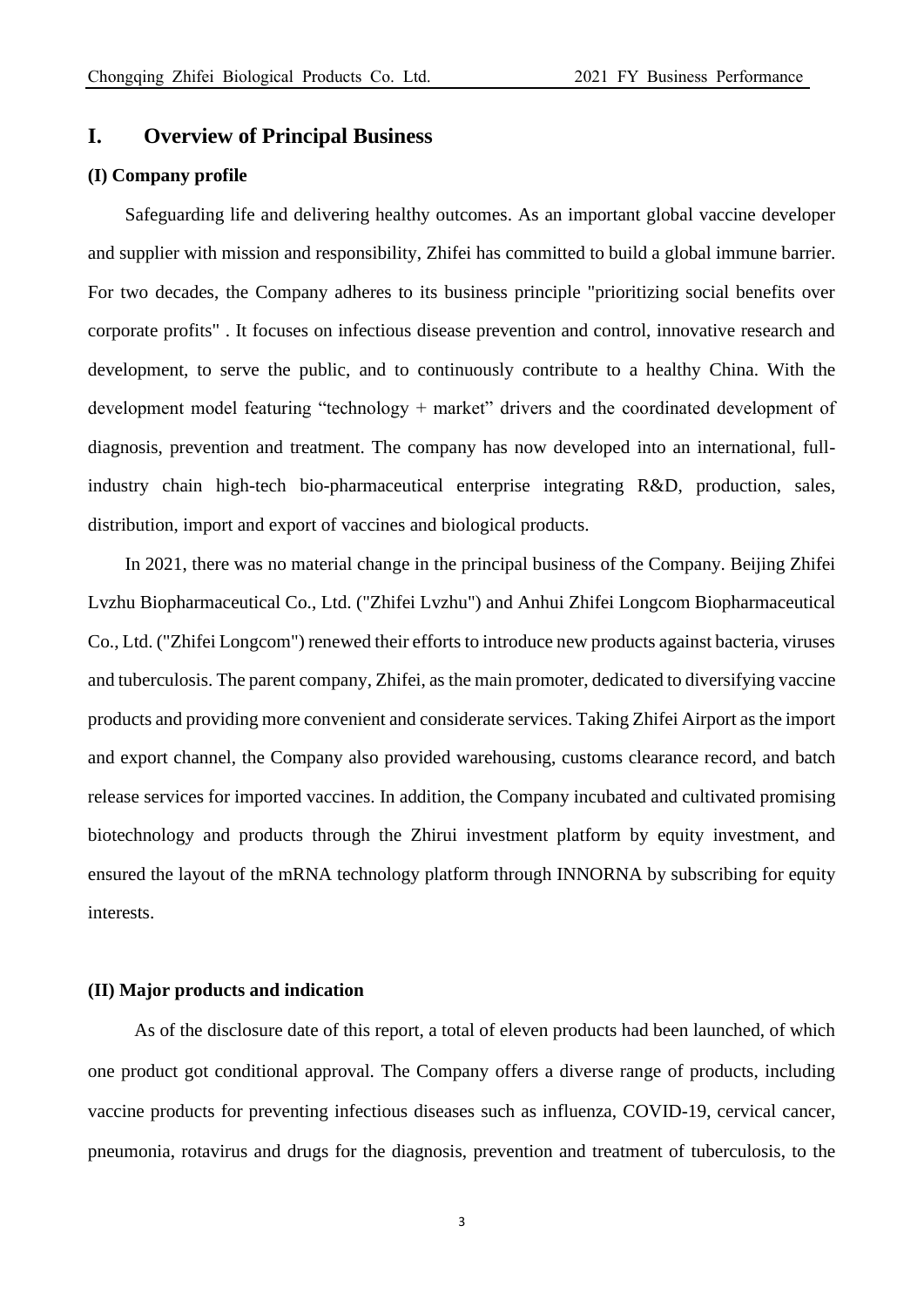public including groups of infants, teenagers and adults. It effectively provides product support for the prevention and control of infectious diseases, and provides the nation with diversified options for disease protection. Details are as follows:

| No.            | <b>Common Name</b>                                                                   | <b>Trade Name</b>     | Function and Use / Indication                                                                                                                                                                                                                                                                                                                                                                                                                                    |
|----------------|--------------------------------------------------------------------------------------|-----------------------|------------------------------------------------------------------------------------------------------------------------------------------------------------------------------------------------------------------------------------------------------------------------------------------------------------------------------------------------------------------------------------------------------------------------------------------------------------------|
| $\mathbf{1}$   | Group ACYW <sub>135</sub><br>Meningococcal<br>Polysaccharide Vaccine                 | Menwayc®              | Used to prevent the meningococcal meningitis caused by ACYW135<br>meningococcal polysaccharide.                                                                                                                                                                                                                                                                                                                                                                  |
| $\overline{2}$ | Meningococcal Group A<br>and C Conjugate Vaccine                                     | Mening A<br>Con       | Used to prevent infectious diseases caused by meningococcal Group A<br>and C, such as cerebrospinal meningitis and pneumonia.                                                                                                                                                                                                                                                                                                                                    |
| 3              | Haemophilus Influenzae<br>Type b Conjugate<br>Vaccine                                | Xifeibei <sup>®</sup> | Used to prevent invasive infections caused by Haemophilus influenzae<br>Type b (including meningitis, pneumonia, septicemia, cellulitis,<br>arthritis, epiglottitis, etc.).                                                                                                                                                                                                                                                                                      |
| $\overline{4}$ | Recombinant COVID-19<br>Vaccine (CHO Cell)                                           | Zifivax®              | Used to prevent COVID-19 caused by SARS-CoV-2                                                                                                                                                                                                                                                                                                                                                                                                                    |
| 5              | Recombinant<br>Mycobacterium<br>Tuberculosis Fusion<br>Protein (EC)                  | $C-TST$ <sup>TM</sup> | Used to diagnose mycobacterium tuberculosis infection, and the results<br>of the subcutaneous test are not affected by the BCG vaccine and can be<br>used for clinical diagnosis of tuberculosis.                                                                                                                                                                                                                                                                |
| 6              | Mycobacterium Vaccae<br>for Injection                                                | Vaccae®               | Used to prevent tuberculosis in the latent groups of infected people with<br>mycobacterium tuberculosis; also used as a drug combination for the<br>adjuvant tuberculosis chemotherapy.                                                                                                                                                                                                                                                                          |
| 7              | Human Papillomavirus<br>Quadrivalent (types 6, 11,<br>16, 18) Recombinant<br>Vaccine | Gardasil®             | Used to prevent the following diseases caused by high-risk HPV16/18:<br>cervical cancer, grade 2 and grade 3 cervical intraepithelial neoplasis<br>(CIN2/3) and adenocarcinoma in situ, and grade 1 cervical<br>intraepithelial neoplasis (CIN1).                                                                                                                                                                                                                |
| 8              | Human Papillomavirus 9-<br>valent Vaccine,<br>Recombinant                            | Gardasil 9            | Used to prevent the following diseases caused by HPV type contained<br>in this product: cervical cancer caused by type HPV16, 18, 31, 33, 45,<br>52 and 58; precancerous lesions caused by HPV6, 11, 16, 18, 31, 33, 45,<br>52 and 58: cervical intraepithelial neoplasis (CIN2/3), cervical<br>adenocarcinoma in situ (AIS), and cervical intraepithelial neoplasis<br>(CIN1); persistent infections caused by type HPV6, 11, 16, 18, 31, 33,<br>45, 52 and 58. |
| $\overline{9}$ | <b>Reassortant Rotavirus</b><br>Vaccine, Live, Oral,<br>Pentavalent (Vero Cell)      | Rotateq <sup>®</sup>  | Used to prevent the rotavirus gastroenteritis in infants caused by serum-<br>type G1, G2, G3, G4 and G9.                                                                                                                                                                                                                                                                                                                                                         |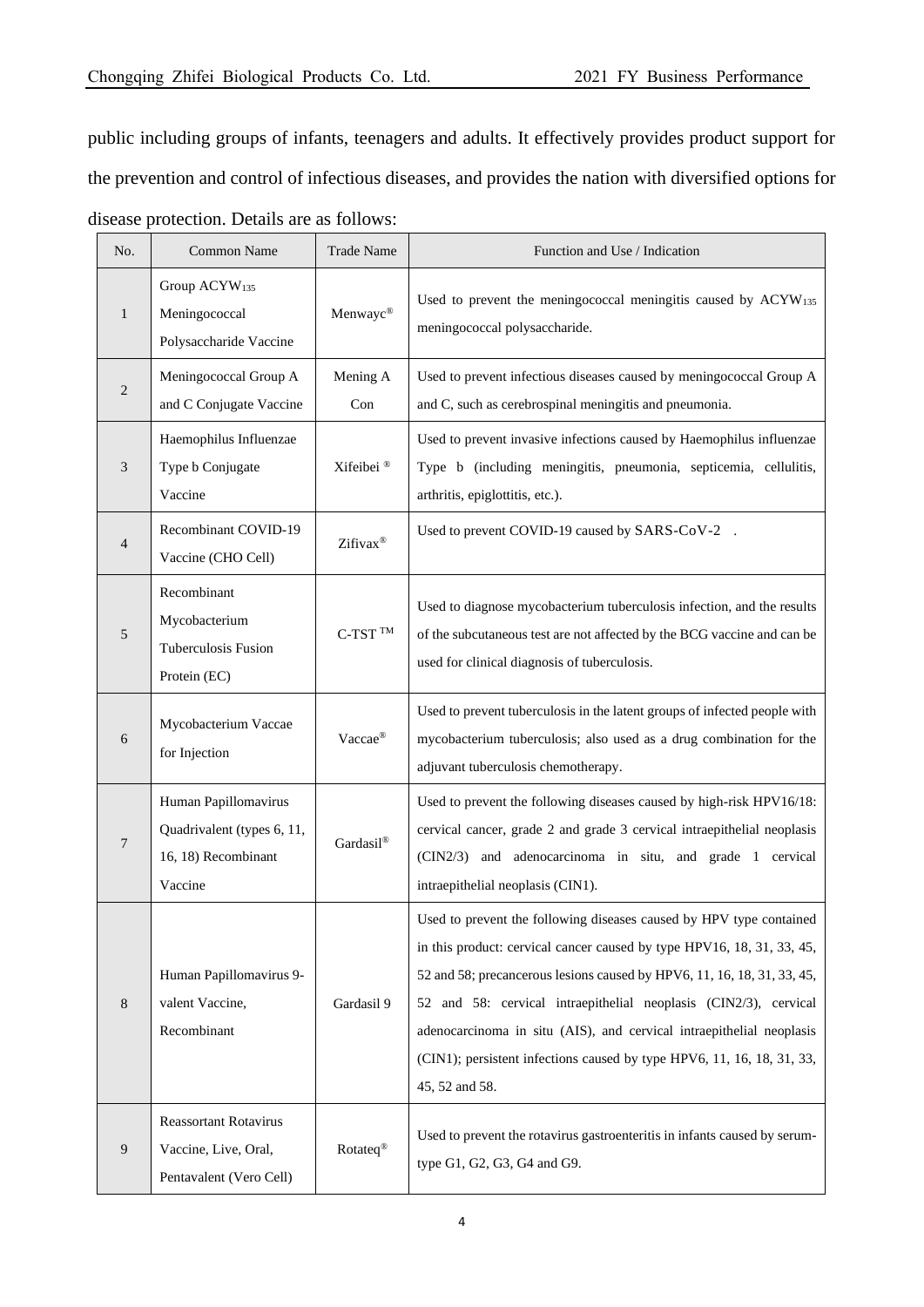| 10 | Pneumovax 23 -<br>Pneumococcal Vaccine,<br>Polyvalent       | Pneumovax    | Used to prevent the pneumococcal disease in the form of the capsulate<br>bacteris contained in this vaccine. |
|----|-------------------------------------------------------------|--------------|--------------------------------------------------------------------------------------------------------------|
| 11 | Hepatitis A Vaccine<br>(Human Diploid Cell),<br>Inactivated | <b>VAQTA</b> | Used to prevent diseases caused by the hepatitis A virus.                                                    |

### **(III) Main business model**

The Company has always conducted R&D, production and sales activities in strict accordance with the Law of the People's Republic of China on Vaccine Administration (hereinafter referred to as the "Vaccine Administration Law"), the Law of the People's Republic of China on Drug Administration (hereinafter referred to as the "Drug Administration Law") and other relevant laws and regulations. Adhering to independent R&D innovation principle, the Company has continuously transformed its R&D achievements into production and marketization. It also cooperated on development program with leading R&D institutions and scientific research institutes. Thus the Company built a R&D model mainly based on independent innovation and complemented by industry-university-research cooperation. Innovative R&D, product upgrading and new product launches have continued to inject new vitality into the Company's development, meeting the health needs of the people.

The Company's production model is market-oriented. Applying this principle, the production department schedules production according to the sales plan of the marketing department. It develops production plan based on market needs while maintaining moderate inventory levels. The Company conducts production and inspection activities in accordance with approved production processes and quality control standards and also strictly complies with the Vaccine Administration Law, the Drug Administration Law and other regulations to ensure that the entire production process meets the requirements of the Good Manufacturing Practice of Medical Products. The quality management department strictly supervises and controls product quality, and the Company's complete production quality management system guarantees that the entire product process continues to satisfy legal requirements.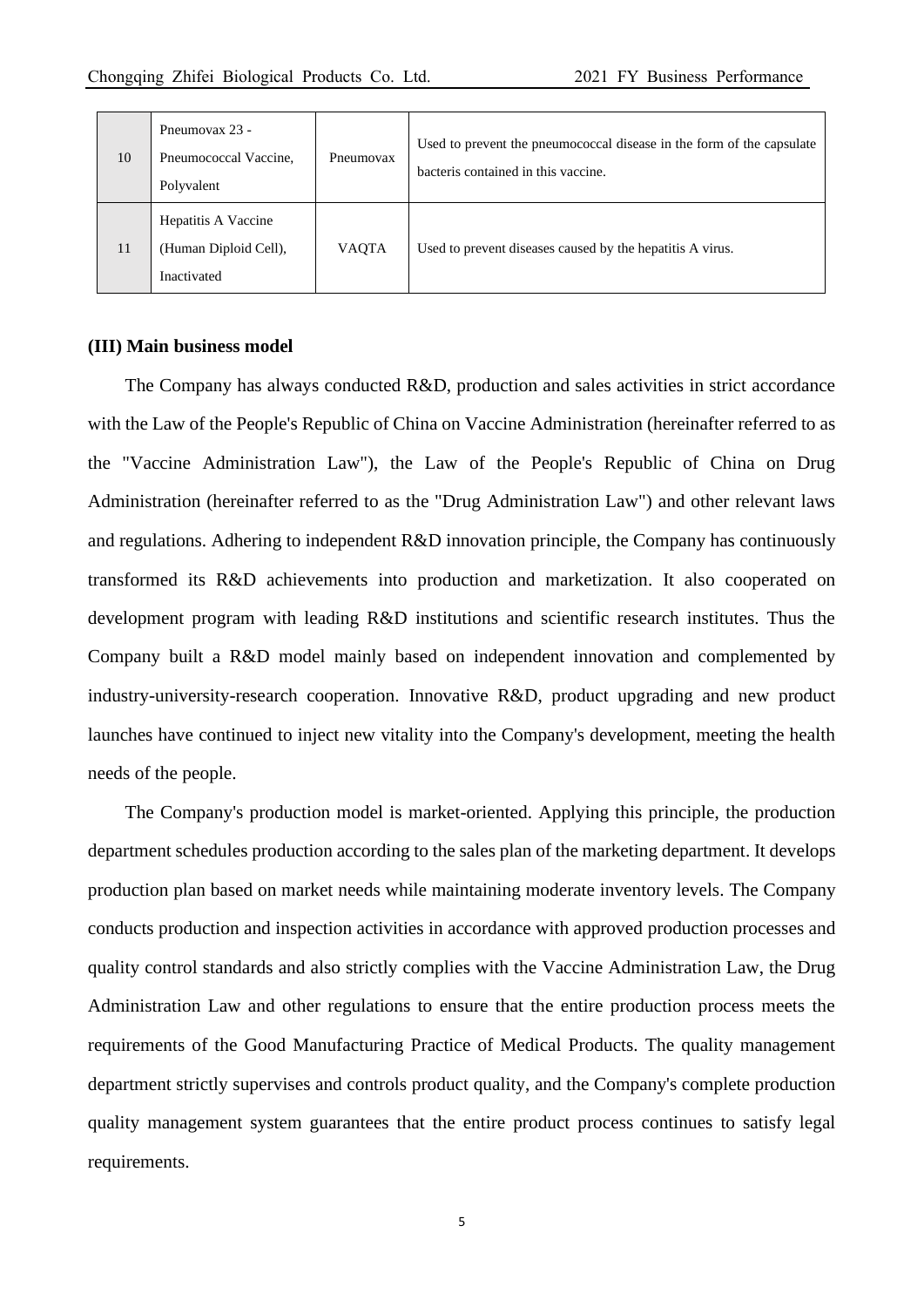The Company organizes academic promotion meetings and activities by its professional marketing team and adopts the direct sales model to enable its vaccines and anti-tuberculosis products to cover corporate end-users. The Company's vaccines are only available for sale after they are manufactured/imported and have obtained a national batch release and approval certificate. When the vaccines are procured by provinces, autonomous regions, and municipalities directly through the provincial public resource trading platforms, the Company will distribute vaccines to disease prevention and control institutions or their designated vaccination organizations in accordance with the procurement contracts.

## **II. Analysis of Principal Business**

### **(I) Key accounting data and financial indicators**

During the reporting period, key financial indicators are shown below:

|                                                                                                                      | 2021                  | 2020                  | Increase/decrease of the<br>current year compared<br>to the previous year | 2019                  |
|----------------------------------------------------------------------------------------------------------------------|-----------------------|-----------------------|---------------------------------------------------------------------------|-----------------------|
| Operating income (RMB)                                                                                               | 30,652,415,906.61     | 15,190,366,231.21     | 101.79%                                                                   | 10,587,318,311.60     |
| Net profit attributable to<br>shareholders of the Company<br>(RMB)                                                   | 10,208,548,452.56     | 3,301,326,830.15      | 209.23%                                                                   | 2,366,438,733.29      |
| Net profit attributable to<br>shareholders of the Company after<br>deducting non-recurring gains and<br>losses (RMB) | 10,184,137,871.79     | 3,322,905,479.75      | 206.48%                                                                   | 2,388,305,638.15      |
| Net cash flows from operating<br>activities (RMB)                                                                    | 8,507,591,817.35      | 3,496,688,940.12      | 143.30%                                                                   | 1,366,993,830.88      |
| Basic earnings per share<br>(RMB/share)                                                                              | 6.3803                | 2.0633                | 209.23%                                                                   | 1.4790                |
| Diluted earnings per share<br>(RMB/share)                                                                            | 6.3803                | 2.0633                | 209.23%                                                                   | 1.4790                |
| Weighted average return on equity                                                                                    | 78.01%                | 46.29%                | 31.72%                                                                    | 47.67%                |
|                                                                                                                      | As at the end of 2021 | As at the end of 2020 | Increase/decrease of the<br>current year compared<br>to the previous year | As at the end of 2019 |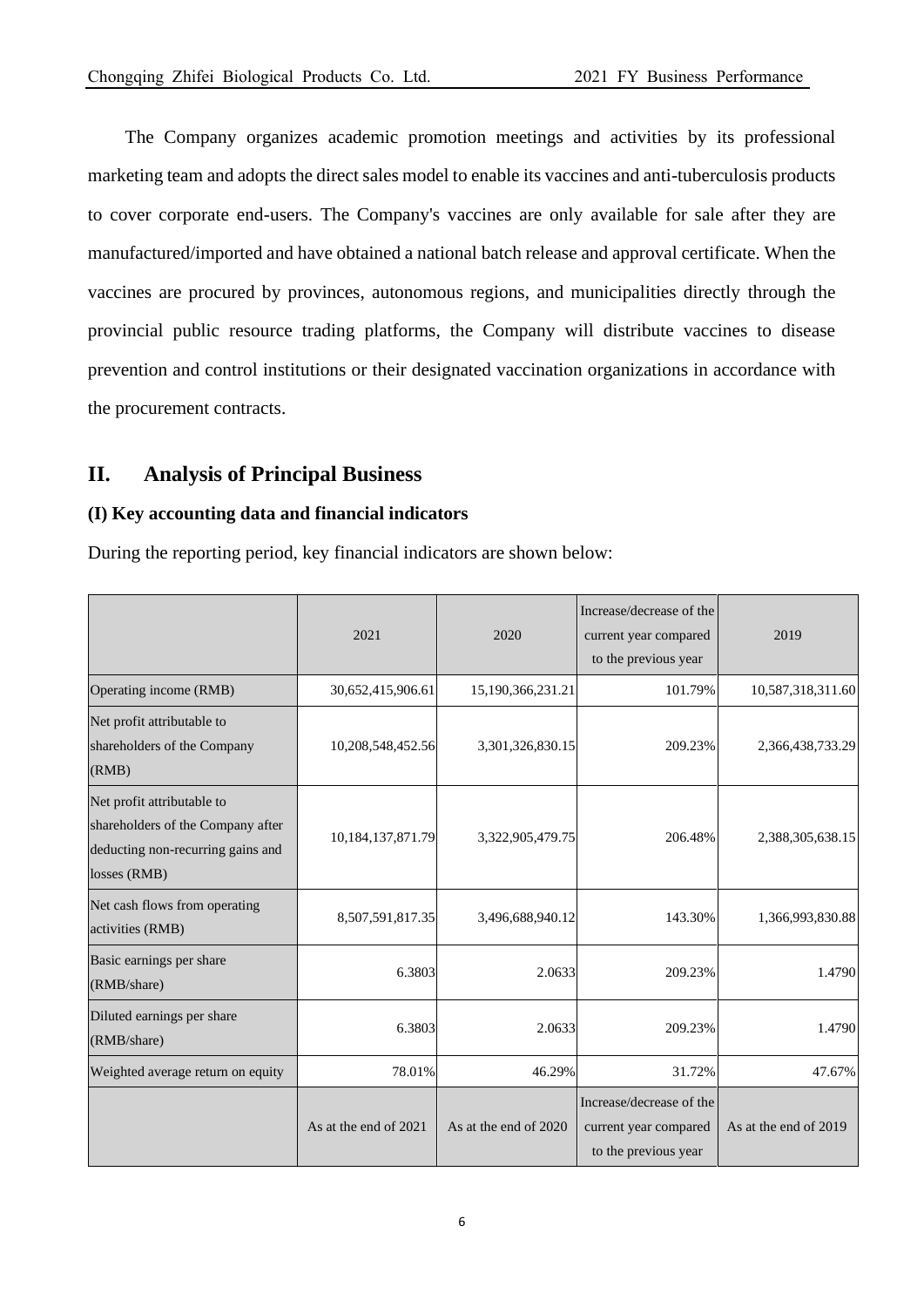| Total assets (RMB)                                                 | 30,047,323,465.36 | 15, 215, 241, 753. 29 | 97.48%  | 10,942,422,443.88 |
|--------------------------------------------------------------------|-------------------|-----------------------|---------|-------------------|
| Net assets attributable to<br>shareholders of the Company<br>(RMB) | 17,657,212,911.83 | 8,248,664,459.27      | 114.06% | 5,747,337,629.12  |

# **(II) Key financial indicators by quarter**

|                                                                                                                      | <b>First Quarter</b> | <b>Second Quarter</b> | Third Quarter    | Fourth Quarter    |
|----------------------------------------------------------------------------------------------------------------------|----------------------|-----------------------|------------------|-------------------|
| Operating income (RMB)                                                                                               | 3,926,600,928.88     | 9,244,877,569.27      | 8,657,182,276.39 | 8,823,755,132.07  |
| Net profit attributable to<br>shareholders of the Company<br>(RMB)                                                   | 938,179,113.58       | 4,552,471,015.83      | 2,912,957,659.88 | 1,804,940,663.27  |
| Net profit attributable to<br>shareholders of the Company<br>after deducting non-recurring<br>gains and losses (RMB) | 942, 454, 637. 12    | 4,560,408,715.15      | 2,915,311,598.17 | 1,765,962,921.35  |
| Net cash flows from operating<br>activities (RMB)                                                                    | $-113,803,717.67$    | 6,644,628,403.12      | 1,790,582,471.29 | 186, 184, 660. 61 |

# **(III) Breakdown of recurring profit or loss items and amounts**

| Item                                                                                                                                                                                                                                                                                                                                         | Amount in 2021  | Amount in 2020   | Amount in 2019   |
|----------------------------------------------------------------------------------------------------------------------------------------------------------------------------------------------------------------------------------------------------------------------------------------------------------------------------------------------|-----------------|------------------|------------------|
| Profit or loss on disposal of non-current assets (including the write-<br>off portion of the provision for asset impairment)                                                                                                                                                                                                                 | $-1,643,198.23$ | $-4,568.29$      | $-731,265.03$    |
| Government subsidies included in current profit or loss (excluding<br>those closely related to the Company's normal business operations,<br>which are granted continuously in fixed amounts or quantities in<br>accordance with certain standards and in compliance with national<br>policies)                                               | 101,045,331.47  | 27,189,563.57    | 23,566,276.53    |
| Profit or loss on debt restructuring                                                                                                                                                                                                                                                                                                         | $-852,169.20$   | -783,943.30      | $-1,516,196.44$  |
| Profit or loss from changes in the fair value of financial assets and<br>liabilities held for trading, and investment income from the disposal<br>of financial assets and liabilities for trading and available-for-sale<br>financial assets, except for effective hedging activities related to the<br>Company's normal business operations | $-5,625,856.85$ | $-12,574,514.90$ | $-1,073,505.55$  |
| Other non-operating income and expenses other than those mentioned<br>above                                                                                                                                                                                                                                                                  | -66,383,696.92  | $-40,230,227.90$ | -45,982,079.05   |
| Other profit or loss items that meet the definition of non-recurring<br>profit or loss                                                                                                                                                                                                                                                       | 2,025,026.70    | 935,922.13       | 0.00             |
| Less: Amount affected by income tax                                                                                                                                                                                                                                                                                                          | 4,154,856.20    | $-3,889,119.09$  | $-3,869,864.68$  |
| Total                                                                                                                                                                                                                                                                                                                                        | 24,410,580.77   | $-21,578,649.60$ | $-21,866,904.86$ |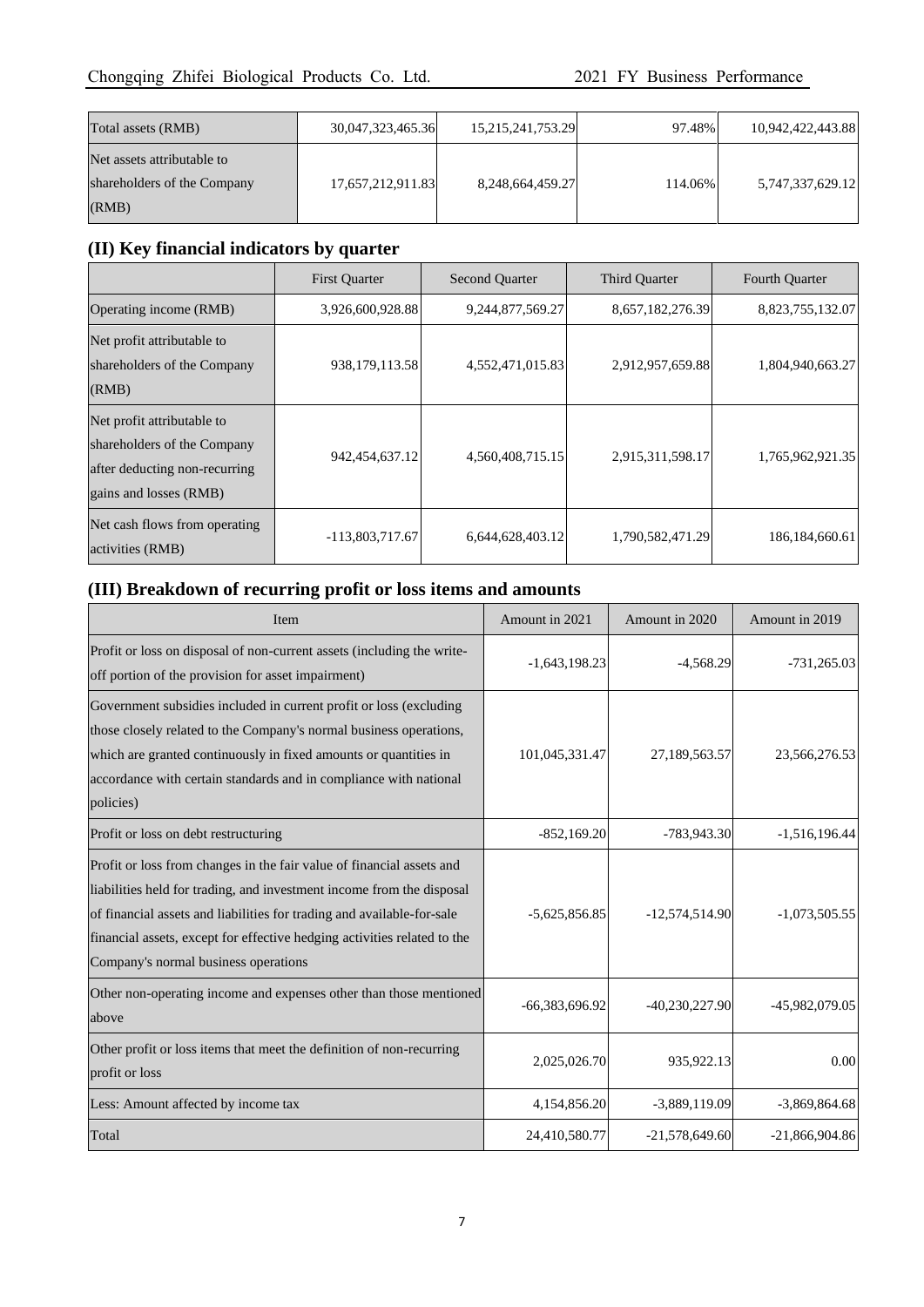### **III. Overview of the Company's Operations**

In 2021, the whole company responded quickly and persistently to various COVID-related challenges. In line with our business principle of "prioritizing social benefits over corporate profits", all Zhifei staff worked hard under the leadership of the board of directors and the management to ensure the R&D progress, production, and supply of COVID-19 vaccines and other products. Applying "technology+market" driven business model, the Company achieved continuous growth in main business by increasing R&D investment, developing innovations into production and marketization.

### **(I) Conducting independent R&D, and adhering to innovation**

Facing the severe challenges in complex and ever-changing pandemic situation, as a pharmaceutical company, the Company keeps doing its part to take social responsibility. At the beginning of the pandemic outbreak in 2020, the management promptly signed a cooperative R&D agreement with the Institute of Microbiology, Chinese Academy of Sciences to initiate the development of COVID-19 vaccines. Clinical trials of Recombinant COVID-19 vaccine (CHO cell) (Zifivax) were initiated in June 2020. The R&D team has worked hard day and night to overcome difficulties, and the Company has vigorously pushed forward the R&D progress to accelerate development process. In 2021, Zifivax received approval for emergency use in March to support the implementation of the national mass immunization program, building an immunological barrier for the people. As of the disclosure date of this report, Zifivax was approved as heterologous booster and received Conditional Marketing Approval in 2022 and has provided protection on over 100 million people, contributing to the recovery of economic activity and life.

"Life First, Action by All, Global Health, End of Tuberculosis." The Company developed a product matrix and proactively took corporate responsibility for prevention and treatment of tuberculosis. On June 16, 2021, the Company announced that its proprietary product, Mycobacterium Vaccae for Injection (Vaccae), was approved for a new indication to prevent tuberculosis in the LTBI (latent tuberculosis infection) population. Vaccae, and Recombinant Mycobacterium Tuberculosis Fusion Protein (EC) (C-TST) together formed a tuberculosis diagnosis, prevention and treatment system. As of the disclosure date of this report, Vaccae has won bids and been listed by 25 provinces and municipalities including Beijing, Shanghai, Henan, Shandong, Guangdong, Hunan, Sichuan,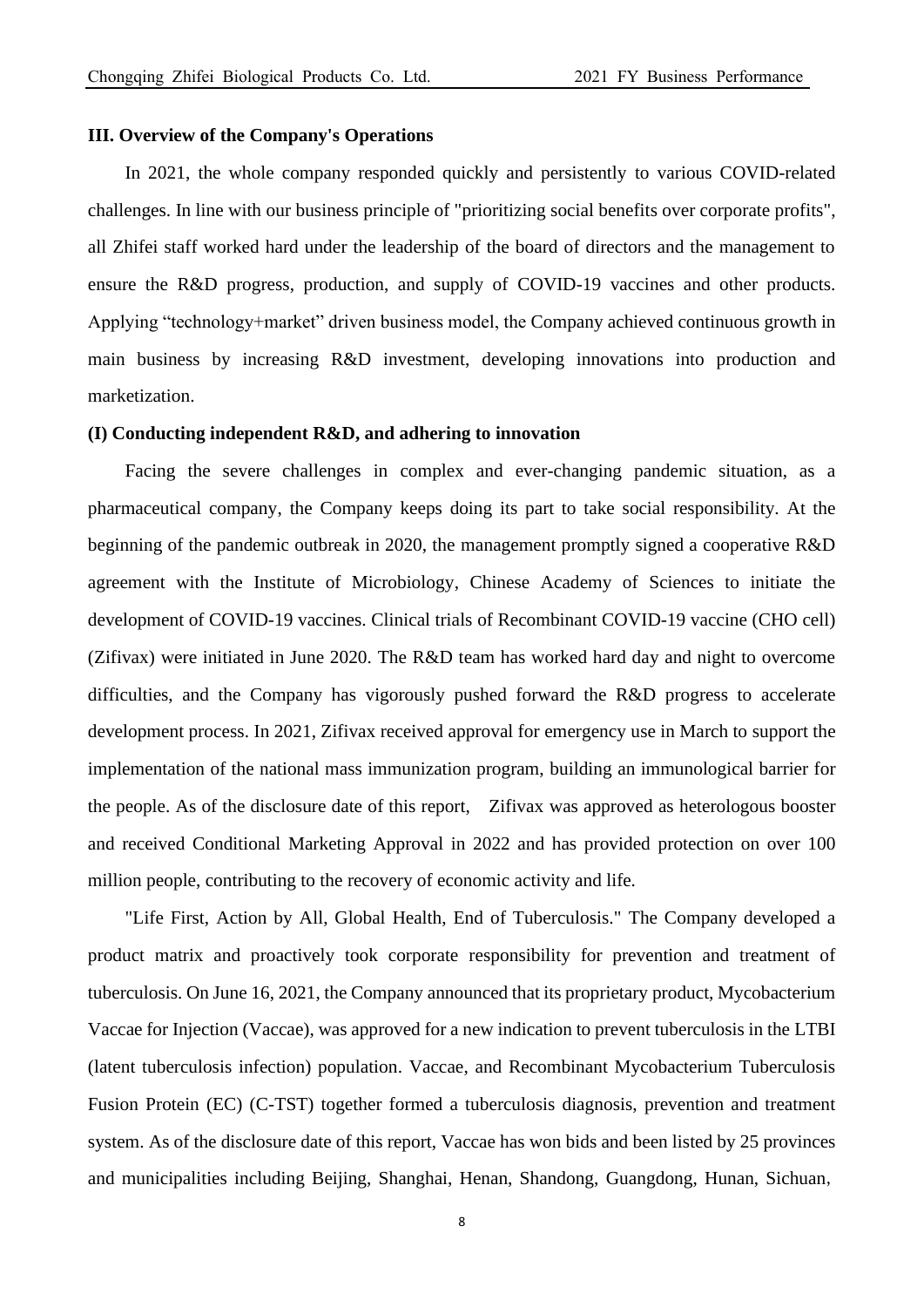Zhejiang, etc. The bidding and promotion activities are actively ongoing in many other regions.

Technology and innovation have always been intrinsic drivers of the Company's development. In 2021, the Company continued to expand and advance the pipeline to further strengthen its foundation, and enhance its technology. Progress details of development candidates are as follows:

Recombinant COVID-19 Vaccine (CHO Cell) (Zifivax) was approved for emergency use in multiple countries;

Mycobacterium Vaccae for Injection (Vaccae) was approved for a new indication to prevent tuberculosis in the LTBI population;

Three projects in pipeline, namely Lyophilized Rabies Vaccine for Human Use (Vero Cell), S. flexneri and S. sonnei Bivalent Shigella Conjugate Vaccine, and ACYW<sup>135</sup> Meningococcal Conjugate Vaccine entered Phase III clinical trial stage ;

Two projects in pipeline, namely DPT Vaccine (Component) and Inactivated Rotavirus Vaccine, entered Phase I clinical trial stage .

In FY2021, the Company continued to increase its R&D investment, which reached RMB 814 million, an increase of 69.38% over last year. By the end of 2021, the Company had a total of 29 independent R&D projects, of which 16 projects were in clinical trial stage or applications for registration, as follows.

| No.                         | <b>Drug Name</b>                                      | <b>Registration</b>                            | <b>Major Functions</b>                                                                                                                                         | <b>Registration</b> | <b>Progress</b>                         |
|-----------------------------|-------------------------------------------------------|------------------------------------------------|----------------------------------------------------------------------------------------------------------------------------------------------------------------|---------------------|-----------------------------------------|
|                             |                                                       | <b>Class</b>                                   |                                                                                                                                                                | <b>Stage</b>        |                                         |
| 1                           | Influenza Virus-split<br>Vaccine                      | Preventive<br>biologic<br>products<br>class 15 | After vaccination, it can stimulate the<br>body to produce anti-influenza virus<br>immunity and is used to prevent<br>influenza caused by the strain of virus. | Clinical trial      | Clinical trial completed                |
| $\mathcal{D}_{\mathcal{L}}$ | Pneumovax 23 -<br>Pneumococcal Vaccine.<br>Polyvalent | Preventive<br>biologic<br>products<br>class 9  | Used to prevent infectious diseases<br>caused by streptococcus pneumoniae.                                                                                     | Clinical trial      | Clinical trial completed                |
| $\mathcal{R}$               | Recombinant COVID-<br>19 Vaccine (Zifivax)            | Preventive<br>biologic<br>products<br>class 1  | Used to prevent diseases caused by the<br>novel coronavirus.                                                                                                   | Clinical trial      | Phase III clinical trial<br>in progress |
| $\overline{4}$              | 15-Valent<br>Pneumococcal                             | Preventive<br>biologic                         | Used to prevent infectious diseases<br>caused by streptococcus pneumoniae.                                                                                     | Clinical trial      | Phase III clinical trial<br>in progress |

**Projects Entering the Registration Process**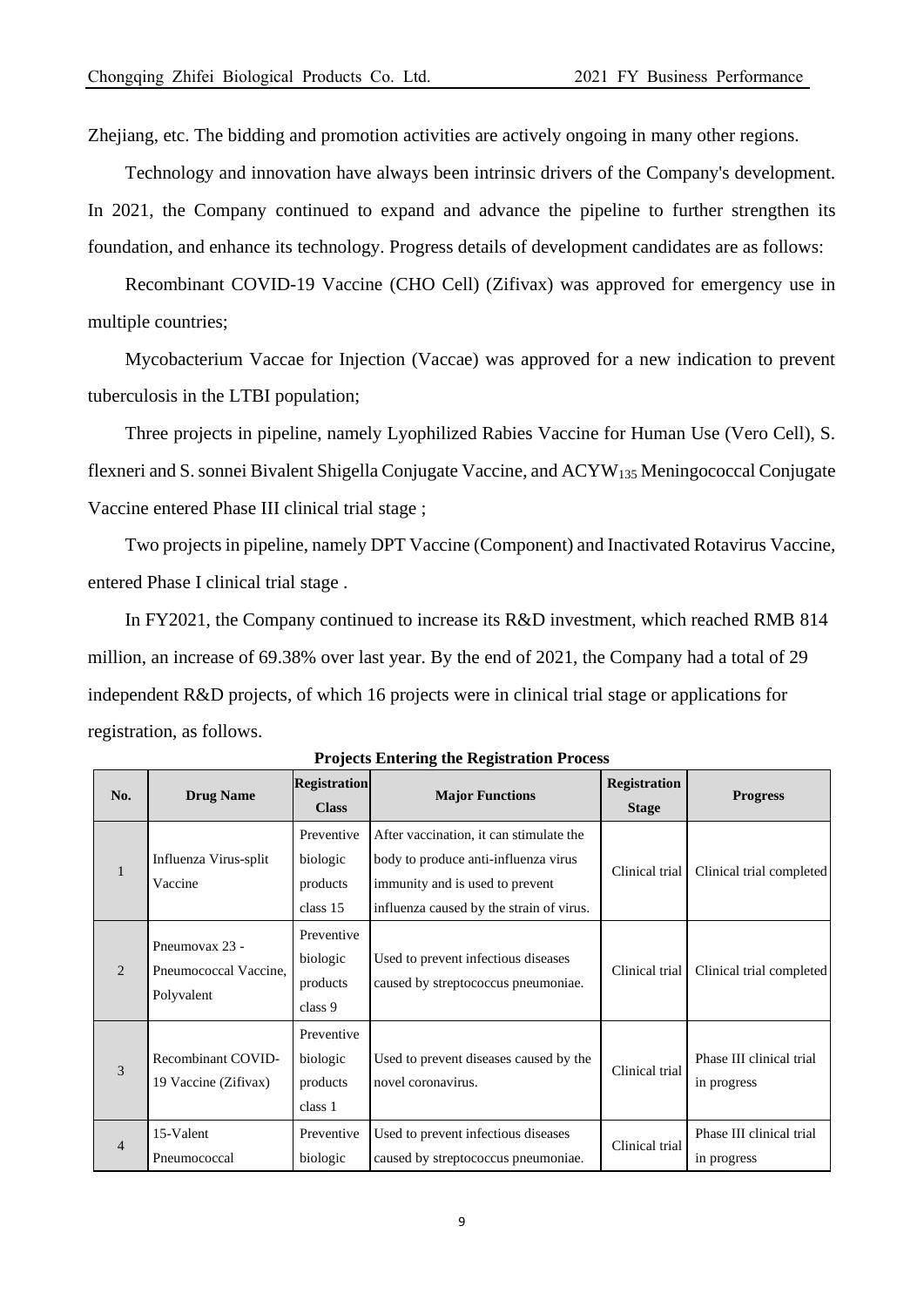|    | Conjugate Vaccine                                                            | products<br>class 7                            |                                                                                                                                                                         |                |                                         |
|----|------------------------------------------------------------------------------|------------------------------------------------|-------------------------------------------------------------------------------------------------------------------------------------------------------------------------|----------------|-----------------------------------------|
| 5  | <b>Lyophilized Rabies</b><br>Vaccine for Human Use<br>(MRC-5 Cell)           | Preventive<br>biologic<br>products<br>class 9  | After vaccination, it can stimulate the<br>body to produce anti-rabies virus<br>immunity and is used to prevent rabies.                                                 | Clinical trial | Phase III clinical trial<br>in progress |
| 6  | <b>Lyophilized Rabies</b><br>Vaccine for Human Use<br>(Vero Cell)            | Preventive<br>biologic<br>products<br>class 15 | After vaccination, it can stimulate the<br>body to produce anti-rabies virus<br>immunity and is used to prevent rabies.                                                 | Clinical trial | Phase III clinical trial<br>in progress |
| 7  | Four-valent Influenza<br>Virus-split Vaccine                                 | Preventive<br>biologic<br>products<br>class 15 | After vaccination, it can stimulate the<br>body to produce anti-influenza virus<br>immunity and is used to prevent<br>influenza caused by the strain of virus.          | Clinical trial | Phase III clinical trial<br>in progress |
| 8  | S. flexneri and S. sonnei<br>Bivalent Shigella<br>Conjugate Vaccine          | Preventive<br>biologic<br>products<br>class 1  | Used to prevent infectious diseases<br>caused by Shigella.                                                                                                              | Clinical trial | Phase III clinical trial<br>in progress |
| 9  | ACYW <sub>135</sub><br>Meningococcal<br>Conjugate Vaccine                    | Preventive<br>biologic<br>products<br>class 7  | Used to prevent infectious diseases<br>caused by meningococcus.                                                                                                         | Clinical trial | Phase III clinical trial<br>in progress |
| 10 | Intestinal Virus Type 71<br><b>Inactivated Vaccine</b>                       | Preventive<br>biologic<br>products<br>class 1  | Used to prevent diseases caused by<br>EV71 infection.                                                                                                                   | Clinical trial | Phase II clinical trial in<br>progress  |
| 11 | Lyophilized<br>Recombinant<br>Tuberculosis Vaccine<br>(AEC/BC02)             | Preventive<br>biologic<br>products<br>class 1  | Used to prevent tuberculosis in the<br>latent groups of infected people with<br>mycobacterium tuberculosis                                                              | Clinical trial | Phase II clinical trial in<br>progress  |
| 12 | Quadrivalent<br><b>Recombinant Norovirus</b><br>Vaccine (Pichia<br>Pastoris) | Preventive<br>biologic<br>products<br>class 1  | After vaccination, it stimulates the body<br>to produce anti-norovirus immunity,<br>which is used to prevent acute<br>gastroenteritis caused by norovirus<br>infection. | Clinical trial | Phase II clinical trial in<br>progress  |
| 13 | DPT vaccine<br>(component)                                                   | Preventive<br>biologic<br>products<br>class 4  | Used to prevent diseases caused by<br>pertussis, diphtheria and clostridium<br>tetani.                                                                                  | Clinical trial | Phase I clinical trial in<br>progress   |
| 14 | <b>BCG</b>                                                                   | Preventive<br>biologic<br>products<br>class 15 | After vaccination, it enables the body to<br>generate cellular immune responses.<br>Used to prevent tuberculosis.                                                       | Clinical trial | Phase I clinical trial in<br>progress   |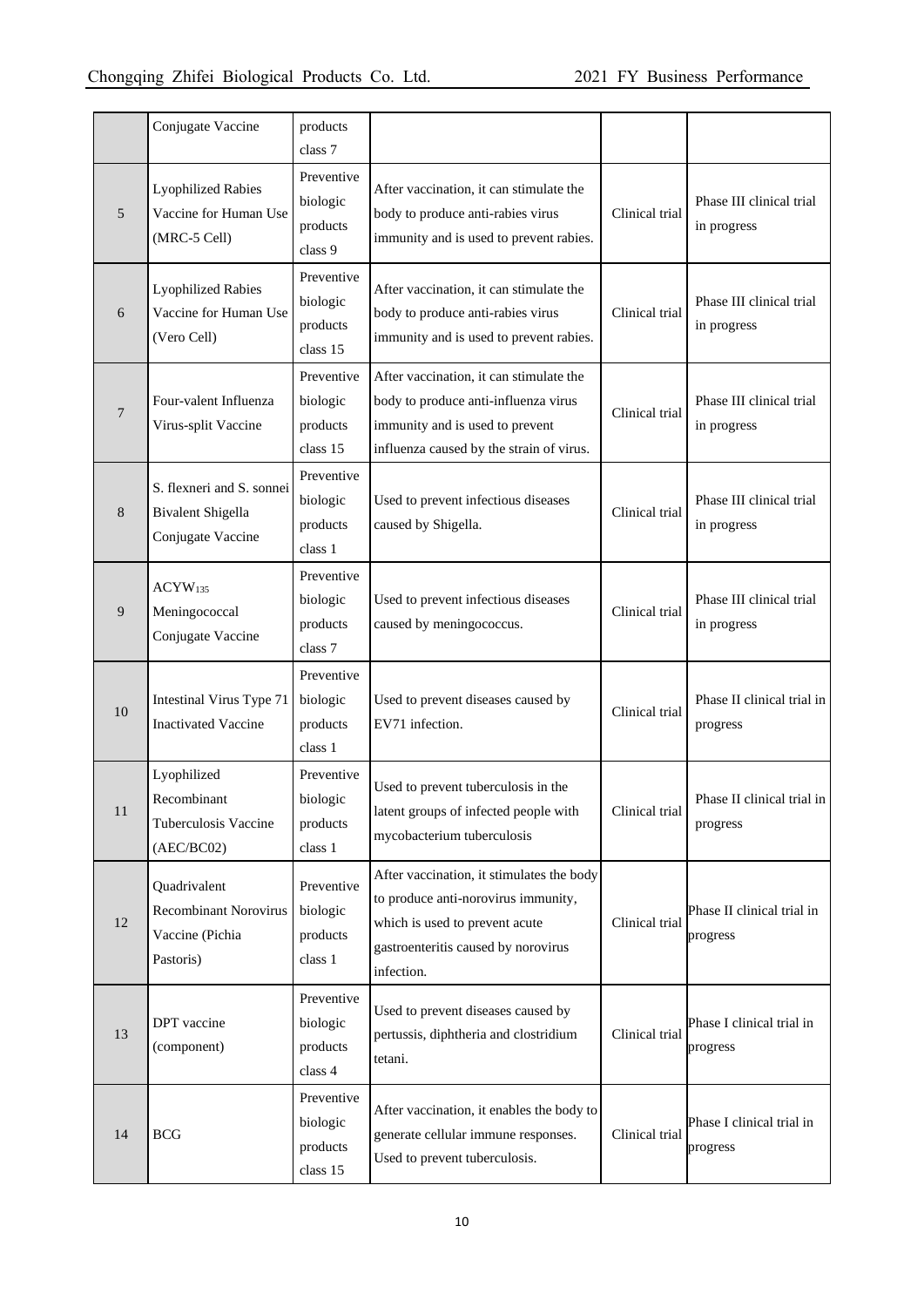| 15 | <b>BCG-PPD</b>                          | Therapeutic<br>biologic<br>products<br>class 15 | Used for clinical ancillary diagnosis of<br>tuberculosis, epidemiological survey of<br>tuberculosis and monitoring of body<br>after<br><b>BCG</b><br>response<br>immune<br>vaccination. In combination with an in<br>vivo diagnostic reagent (Recombinant<br>Mycobacterium Tuberculosis Fusion<br>(EC)<br>identification<br>Protein<br>for<br>purposes, it can be used to identify the<br>groups not infected with tuberculosis<br>that are not vaccinated or are negative<br>after vaccination by BCG, the groups not<br>infected with tuberculosis that are<br>positive after vaccination by BCG, and<br>the groups infected with tuberculosis. | Clinical trial | Phase I clinical trial in<br>progress |
|----|-----------------------------------------|-------------------------------------------------|---------------------------------------------------------------------------------------------------------------------------------------------------------------------------------------------------------------------------------------------------------------------------------------------------------------------------------------------------------------------------------------------------------------------------------------------------------------------------------------------------------------------------------------------------------------------------------------------------------------------------------------------------|----------------|---------------------------------------|
| 16 | <b>Inactivated Rotavirus</b><br>Vaccine | Preventive<br>biologic<br>products<br>class 1   | Used to prevent diarrhea caused by<br>rotavirus.                                                                                                                                                                                                                                                                                                                                                                                                                                                                                                                                                                                                  | Clinical trial | Phase I clinical trial in<br>progress |

### **Preclinical Project**

| No.            | <b>Product Name</b>                                                | Progress and Changes in 2021 | Expected Progress (2022-2023) |                   |
|----------------|--------------------------------------------------------------------|------------------------------|-------------------------------|-------------------|
| 1              | Recombinant Hepatitis B Vaccine<br>(Hansenula Polymorpha)          | Preclinical study            | Preclinical study             | <b>IND</b>        |
| $\overline{2}$ | <b>Bivalent HFMD Vaccine</b>                                       | Preclinical study            | Preclinical study             | <b>IND</b>        |
| 3              | <b>Bivalent Recombinant Rotavirus</b><br>Vaccine (Pichia Pastoris) | Preclinical study            | Preclinical study             | <b>IND</b>        |
| $\overline{4}$ | Recombinant Zoster Vaccine (CHO cell)                              | Preclinical study            | Clinical application          | <b>IND</b>        |
| 5              | <b>Inactivated Japanese Encephalitis</b><br>Vaccine                | Preclinical study            | Preclinical study             | <b>IND</b>        |
| 6              | Therapeutic BCG Vaccine                                            | Preclinical study            | Preclinical study             | <b>IND</b>        |
| 7              | <b>Inactivated Varicella-zoster Virus</b><br>Vaccine               | Preclinical study            | Preclinical study             | Preclinical study |
| 8              | <b>Respiratory Syncytial Virus (RSV)</b><br>Vaccine                | Preclinical study            | Preclinical study             | Preclinical study |
| 9              | Recombinant Group B Meningococcal<br>Vaccine                       | Preclinical study            | Clinical application          | <b>IND</b>        |
| 10             | Recombinant MERS Virus Vaccine                                     | Preclinical study            | Preclinical study             | Preclinical study |
| 11             | DPT-based Combination Vaccine                                      | Preclinical study            | Preclinical study             | <b>IND</b>        |
| 12             | Pentavalent Meningococcal Conjugate<br>Vaccine                     | Preclinical study            | Preclinical study             | <b>IND</b>        |
| 13             | Multivalent Pneumococcal Conjugate                                 | Preclinical study            | Preclinical study             | <b>IND</b>        |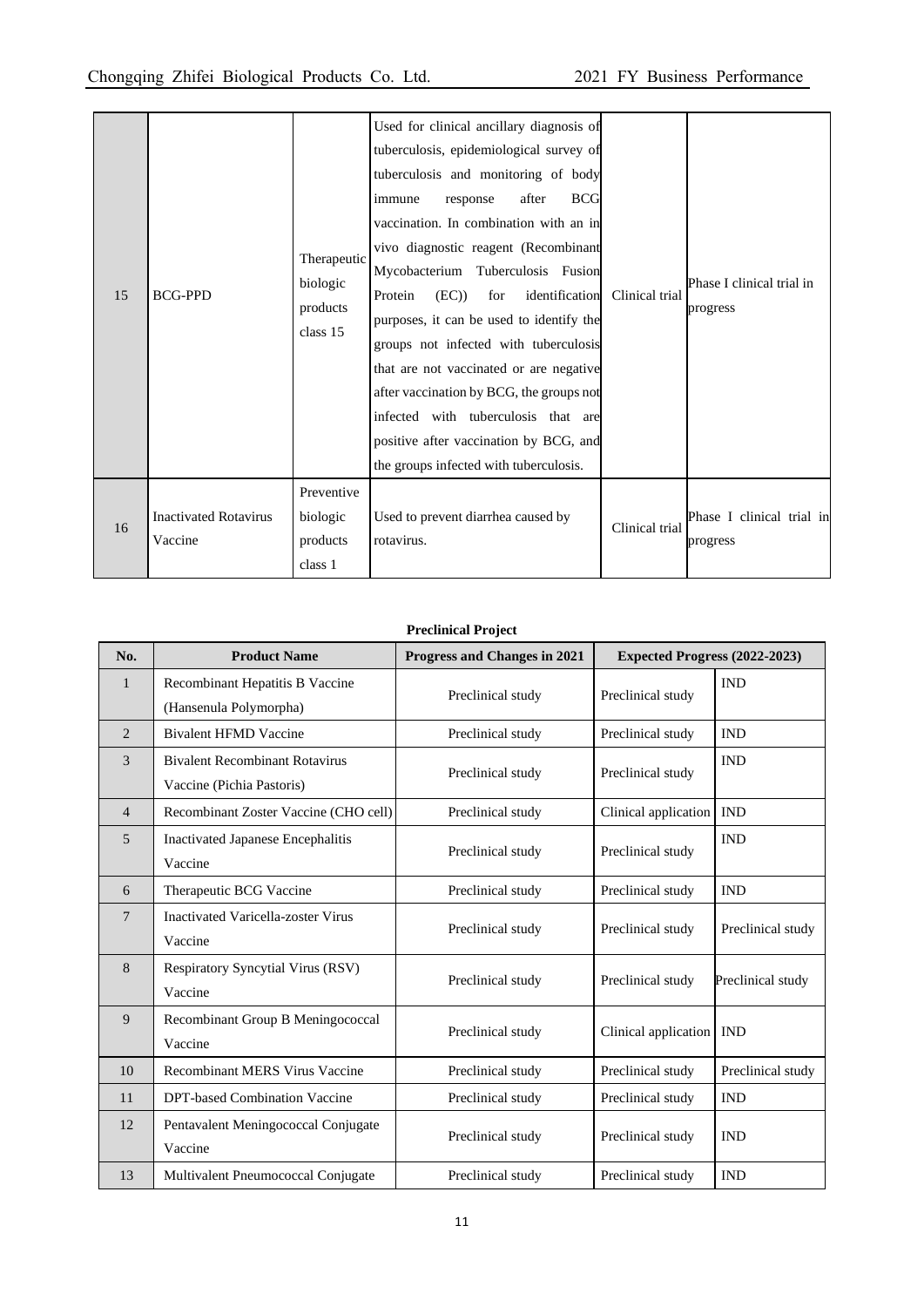| - -<br>----<br>v accine<br> |  |  |  |
|-----------------------------|--|--|--|
|-----------------------------|--|--|--|

**Note: The above disclosed projects under development do not include other COVID-19 vaccine candidates under development except for Zifivax.**

### **(II) Deeply digging in the market and creating value**

In 2021, the Company's professional sales team introduced our R&D achievements into the market, which created social benefits while safeguarding shareholders' interests and enhancing corporate profits. The Company expanded sales team to 2816 professionals with a 48% year-on-year increase to better serve both Company and market need. Under the new epidemic prevention and control situation with normalized dynamic zero-COVID policy, the Company innovated and conducted academic meetings in various forms. Meanwhile, through training and meetings, the Company continuously strengthened the promotion skills and service awareness of sales team, improved the quality of academic meeting promotion, and laid a foundation for market channel development, market operation and service enhancement. In addition, the Company has made efforts to meet the people's health needs and contribute in preventing infectious diseases, thus serving the public and creating social benefits.

The Company's vaccine products are marketed and sold in strict compliance with the requirements of the relevant national laws and regulations after the batch release approval.

|  | 1. Proprietary product |
|--|------------------------|
|--|------------------------|

| <b>Manufacturer</b> | <b>Product Name</b>                    | <b>Annual Batch Release</b><br><b>Quantity in 2021</b><br>(Dose) | <b>Annual Batch Release</b><br><b>Quantity in 2020</b><br>(Dose) | Growth Rate $(\% )$ |
|---------------------|----------------------------------------|------------------------------------------------------------------|------------------------------------------------------------------|---------------------|
|                     | $ACYW_{135}$<br>polysaccharide vaccine | 6,952,244                                                        | 6,062,370                                                        | 14.68               |
| Zhifei Lyzhu        | AC conjugate vaccine                   | 3,867,093                                                        | 4,404,060                                                        | $-12.19$            |
|                     | Hib vaccine                            | 3,104,995                                                        | 3,697,744                                                        | $-16.03$            |
|                     | AC polysaccharide<br>vaccine           | 223,098                                                          | $\Omega$                                                         | 100.00              |

#### **2. Agent product**

| <b>Manufacturer</b> | <b>Product Name</b> | <b>Annual Batch Release</b> | <b>Annual Batch Release</b> | Growth Rate $(\% )$ |
|---------------------|---------------------|-----------------------------|-----------------------------|---------------------|
|                     |                     | <b>Ouantity in 2021</b>     | <b>Ouantity in 2020</b>     |                     |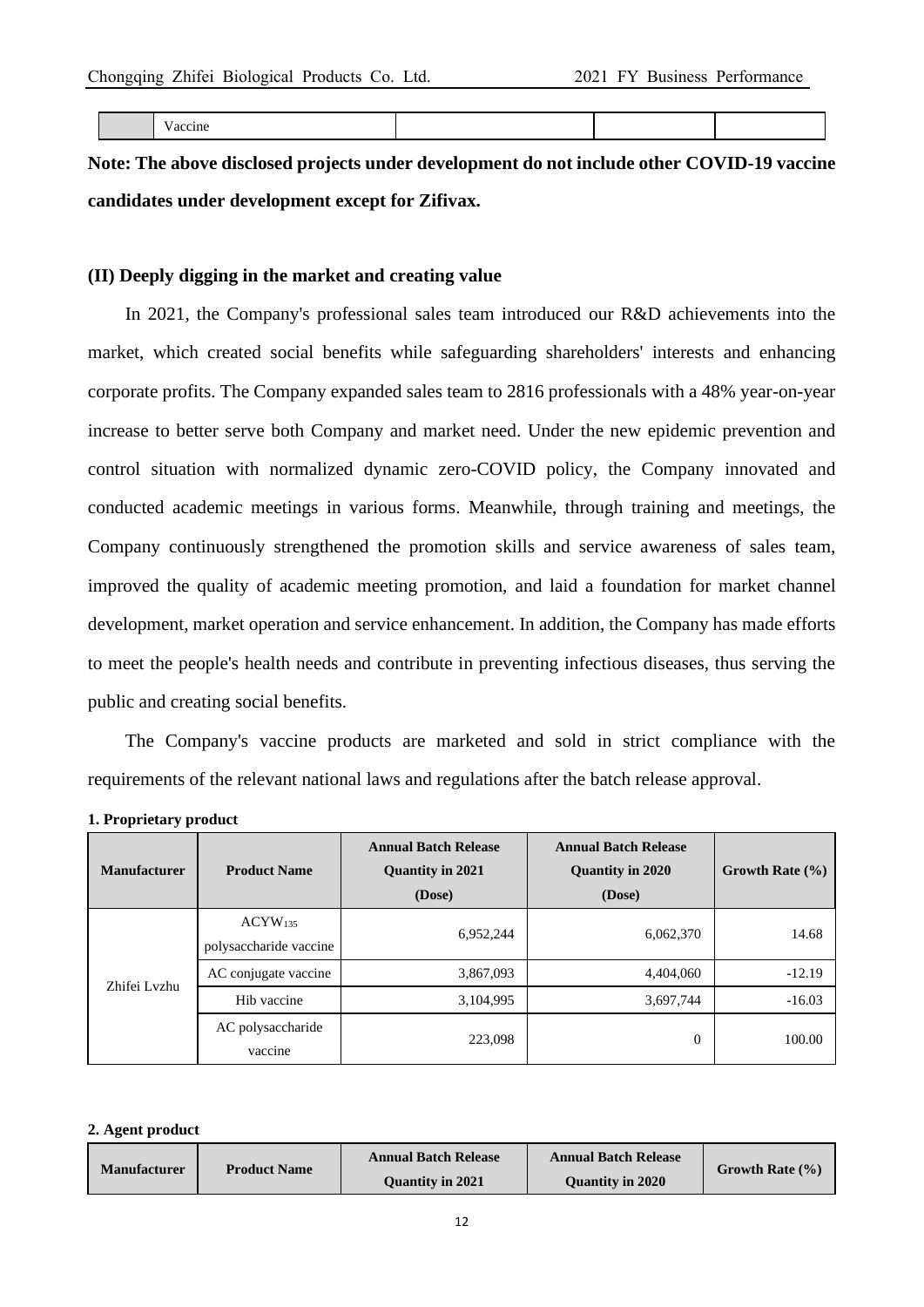|            |                                    | (Dose)     | (Dose)    |        |
|------------|------------------------------------|------------|-----------|--------|
|            | Quadrivalent HPV<br>vaccine        | 8,802,500  | 7,219,462 | 21.93  |
|            | 9-valent HPV vaccine               | 10,206,168 | 5,066,376 | 101.45 |
| <b>MSD</b> | Pentavalent rotavirus<br>vaccine   | 7,308,624  | 3,993,333 | 83.02  |
|            | 23-valent pneumonia<br>vaccine     | 1,475,653  | 478,488   | 208.40 |
|            | Inactivated hepatitis A<br>vaccine | 807,151    | 482,040   | 67.44  |

#### **(III) Operating in compliance with regulations and putting quality first**

The Company always adheres to "keeping compliance in mind and putting responsibility into action" principle and commits to developing a first-class quality system that is scientific, compliant and can be improved continuously. The Company conducted production and operation activities following "prioritizing social benefits over corporate profits" and in strict accordance with the laws and regulations including the Vaccine Administration Law, the Regulations on the Release and Approval of Biological Products, and the Biosafety Law. In 2021, given the new requirements for corporate development under new situation, the Company continuously improved its compliance policy, strengthened personnel training, monitored project risks, and developed a compliance control system integrating prevention, monitoring and punishment. Meanwhile, in active response to the latest national and industry compliance policies, the Company continuously enhanced compliance monitoring efforts, and continued to improve its risk control capabilities.

Advancing toward the mission of "safeguarding life and delivering healthy outcomes", the Company has continuously strengthened the awareness of legal and compliant operations based on its business objectives and plans. The Company strengthens quality control over the product life cycle to deliver quality products and provide professional service to the clients. All these commitments helped the Company to win recognition and trust from consumers.

### **(IV) Promoting international cooperation and sharing development opportunities**

The Company actively develops global partnerships and deeply promotes international cooperation to implement international development and product export strategies. In 2021, the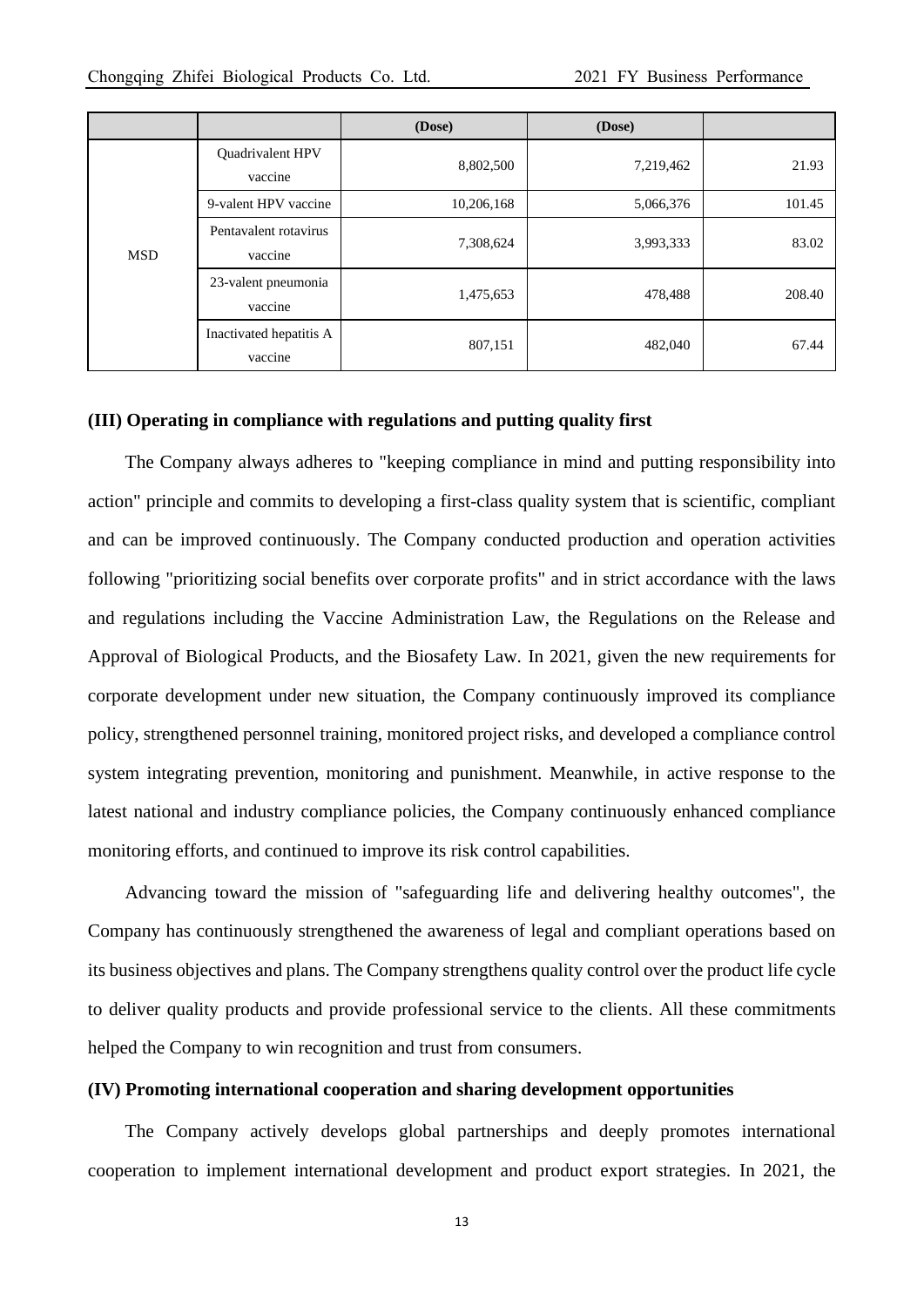international multi-region phase III clinical trial of Zifivax was successfully progressed in Uzbekistan, Indonesia, Pakistan and Ecuador, and Zifivax was formally approved for conditional marketing in China in March 2022. In order to enhance the accessibility and affordability of its COVID-19 Vaccine, the Company committed to the WHO EUL qualification to help achieve fair distribution of vaccines and facilitate the construction of a global immunological barrier. Moreover, positive progress was made in the international drug registration and commercial cooperation for Zifivax and other selfdeveloped products.

To meet the national demand for disease prevention, the Company has continued to develop more excellent products with its partners through technological innovation. With introduction of innovative products, the Company expects to enhance vaccine recognition and vaccination rates through market promotion. The Company continues to bring excellent products in and out, so that we can truly benefit more people and protect more families in China and overseas.

|                            |                   |                                        |                   |                                         | Unit: RMB |  |  |
|----------------------------|-------------------|----------------------------------------|-------------------|-----------------------------------------|-----------|--|--|
|                            | 2021              |                                        | 2020              | Year-on-year<br>increase or<br>decrease |           |  |  |
|                            | Amount            | As a percentage of<br>operating income | Amount            | As a percentage of<br>operating income  |           |  |  |
| Total operating income     | 30,652,415,906.61 | 100%                                   | 15,190,366,231.21 | 100%                                    | 101.79%   |  |  |
| By industry                |                   |                                        |                   |                                         |           |  |  |
| <b>Biological products</b> | 30,628,958,674.52 | 99.92%                                 | 15,156,138,395.65 | 99.77%                                  | 102.09%   |  |  |
| Others                     | 23,457,232.09     | 0.08%                                  | 34,227,835.56     | 0.23%                                   | $-31.47%$ |  |  |
| By category                |                   |                                        |                   |                                         |           |  |  |
| Proprietary products       | 9,697,480,143.81  | 31.64%                                 | 1,200,756,840.83  | 7.91%                                   | 707.61%   |  |  |
| Agent products             | 20,931,478,530.71 | 68.28%                                 | 13,955,381,554.82 | 91.86%                                  | 49.99%    |  |  |
| Others                     | 23,457,232.09     | 0.08%                                  | 34,227,835.56     | 0.23%                                   | $-31.47%$ |  |  |
| By region                  |                   |                                        |                   |                                         |           |  |  |
| Northeast China            | 890,420,461.18    | 2.90%                                  | 590,599,863.25    | 3.89%                                   | 50.77%    |  |  |
| North China                | 4,695,279,774.24  | 15.32%                                 | 2,100,498,897.80  | 13.83%                                  | 123.53%   |  |  |

### **IV. Analysis of Principal Business** (**I**)**Composition of operating income 1. Overview of operating income**

14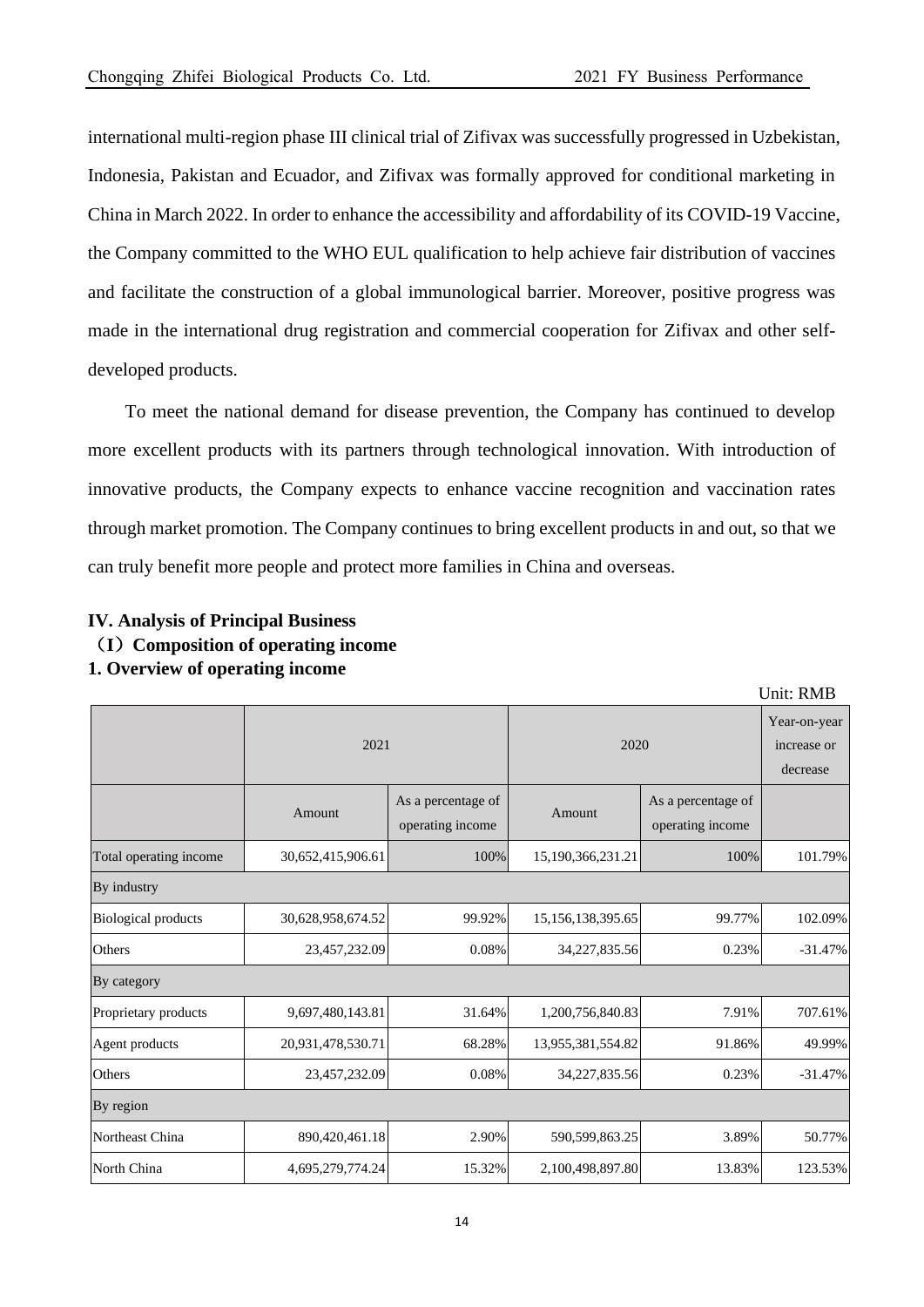| Northwest China | 1,106,754,079.81 | 3.61%  | 633,716,024.00   | 4.16%  | 74.65%    |
|-----------------|------------------|--------|------------------|--------|-----------|
| Central China   | 4,773,032,920.95 | 15.57% | 2,397,183,366.85 | 15.78% | 99.11%    |
| East China      | 9,545,517,145.04 | 31.15% | 5,191,826,815.43 | 34.18% | 83.86%    |
| Southwest China | 4,118,610,388.48 | 13.44% | 1,828,589,300.26 | 12.04% | 125.23%   |
| South China     | 4,359,780,775.46 | 14.22% | 2,436,024,991.83 | 16.04% | 78.97%    |
| Export          | 1,163,020,361.45 | 3.79%  | 11,926,971.79    | 0.08%  | 9,651.18% |

## **2. Industries, products, regions, and sales models that account for more than 10% of the Company's operating income or profit**

Unit: RMB

|                            | Operating income  | Operating cost    | Gross margin | Year-on-year<br>increase or<br>decrease in<br>operating<br>income | Year-on-year<br>increase or<br>decrease in<br>operating cost | Year-on-year<br>increase or<br>decrease in<br>gross margin |
|----------------------------|-------------------|-------------------|--------------|-------------------------------------------------------------------|--------------------------------------------------------------|------------------------------------------------------------|
| By industry                |                   |                   |              |                                                                   |                                                              |                                                            |
| <b>Biological products</b> | 30,628,958,674.52 | 15,615,365,198.06 | 49.02%       | 102.09%                                                           | 68.66%                                                       | 25.98%                                                     |
| By category                |                   |                   |              |                                                                   |                                                              |                                                            |
| Proprietary products       | 9,697,480,143.81  | 958,260,081.36    | 90.12%       | 707.61%                                                           | 490.51%                                                      | 4.20%                                                      |
| Agent products             | 20,931,478,530.71 | 14,657,105,116.70 | 29.98%       | 49.99%                                                            | 61.14%                                                       | $-13.90\%$                                                 |
| By region                  |                   |                   |              |                                                                   |                                                              |                                                            |
| Northeast China            | 890,403,516.18    | 512,240,713.15    | 42.47%       | 50.76%                                                            | 36.81%                                                       | 16.04%                                                     |
| North China                | 4,693,738,589.06  | 2,210,219,049.58  | 52.91%       | 123.61%                                                           | 75.55%                                                       | 32.21%                                                     |
| Northwest China            | 1,106,754,079.81  | 641,295,240.16    | 42.06%       | 74.65%                                                            | 60.79%                                                       | 13.49%                                                     |
| Central China              | 4,773,032,920.95  | 2,116,876,157.72  | 55.65%       | 99.11%                                                            | 53.63%                                                       | 30.88%                                                     |
| East China                 | 9,545,461,311.01  | 5,364,618,430.30  | 43.80%       | 83.86%                                                            | 63.78%                                                       | 18.67%                                                     |
| Southwest China            | 4,118,451,915.71  | 1,966,388,454.53  | 52.25%       | 125.24%                                                           | 75.20%                                                       | 35.29%                                                     |
| South China                | 4,338,095,980.35  | 2,679,888,721.98  | 38.22%       | 80.49%                                                            | 85.45%                                                       | $-4.14%$                                                   |
| Export                     | 1,163,020,361.45  | 123,838,430.64    | 89.35%       | 9,651.18%                                                         | 2,235.56%                                                    | 60.88%                                                     |

### **3. The Company's income from physical sales**

| By industry         | Item              | Unit | 2021        | 2020       | Year-on-year<br>increase or decrease |
|---------------------|-------------------|------|-------------|------------|--------------------------------------|
|                     | Sales volume      | Dose | 284,180,087 | 29,450,087 | 864.95%                              |
| Biological products | Production volume | Dose | 289,950,244 | 16,134,555 | 1,697.08%                            |
|                     | Inventory         | Dose | 53,573,357  | 16,628,417 | 222.18%                              |

# **4. Composition of operating costs**

| JOT<br>$\Omega$<br>ΔV<br>U | tem | 2021 | ാറാറ<br>ZUZU | $N\rho$ ar<br>$\alpha$<br>-on-<br>I cal.<br><b>Cal</b> |
|----------------------------|-----|------|--------------|--------------------------------------------------------|
|----------------------------|-----|------|--------------|--------------------------------------------------------|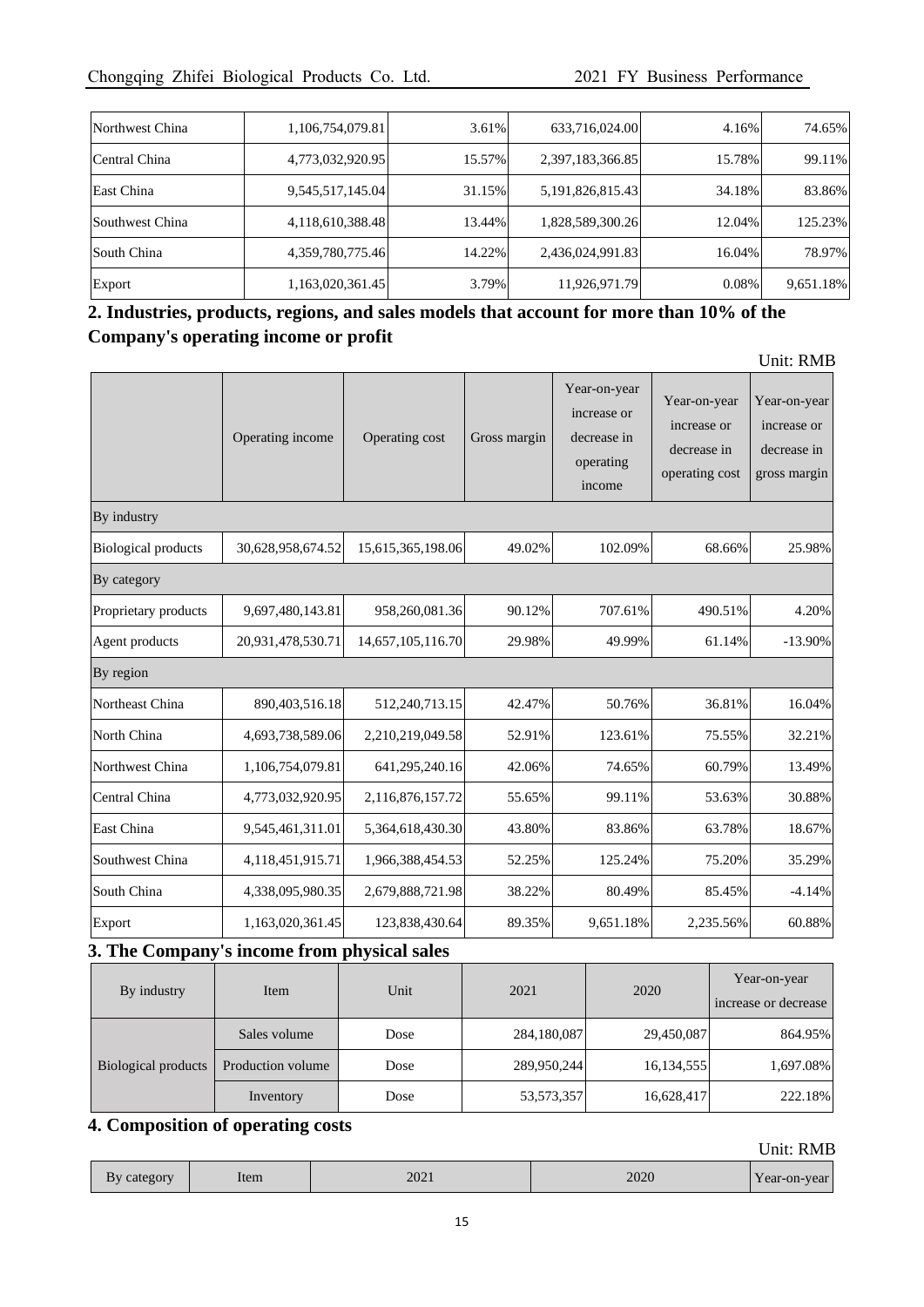|                        |                            | Amount            | As a percentage of<br>operating costs | Amount           | As a percentage of<br>operating costs | increase or<br>decrease |
|------------------------|----------------------------|-------------------|---------------------------------------|------------------|---------------------------------------|-------------------------|
|                        | Where, direct<br>materials | 166,300,296.49    | 1.06%                                 | 60,306,765.11    | 0.65%                                 | 175.76%                 |
| Proprietary            | Direct labor               | 105,430,010.65    | 0.67%                                 | 23,439,167.33    | 0.25%                                 | 349.80%                 |
| biological<br>products | Manufacturing<br>expenses  | 641,537,075.04    | 4.11%                                 | 41,064,730.97    | 0.44%                                 | 1,462.26%               |
|                        | Shipping costs             | 44,992,699.18     | 0.29%                                 | 37,465,102.46    | 0.41%                                 | 20.09%                  |
|                        | Subtotal                   | 958,260,081.36    | 6.13%                                 | 162,275,765.87   | 1.75%                                 | 490.51%                 |
| Agent biological costs | Where, procurement         | 14,575,294,222.20 | 93.31%                                | 9,009,247,248.12 | 97.21%                                | 61.78%                  |
| products               | Shipping costs             | 81,810,894.50     | 0.52%                                 | 86,792,780.34    | 0.94%                                 | $-5.74%$                |
|                        | Subtotal                   | 14,657,105,116.70 | 93.83%                                | 9,096,040,028.46 | 98.15%                                | 61.14%                  |
| Others                 | Others                     | 6,435,835.02      | 0.04%                                 | 9,693,479.94     | 0.10%                                 | $-33.61\%$              |
| Total                  |                            | 15,621,801,033.08 | 100.00%                               | 9,268,009,274.27 | 100.00%                               | 68.56%                  |

# (**II**)**Expenses**

### Unit: RMB

|                       | 2021             | 2020             | Year-on-year<br>increase or<br>decrease | Description of significant changes                                                                             |
|-----------------------|------------------|------------------|-----------------------------------------|----------------------------------------------------------------------------------------------------------------|
| Selling<br>expenses   | 1,834,807,366.30 | 1,197,507,001.78 | 53.22%                                  | Mainly as a result of strengthening the sales team and<br>increasing market promotion efforts in 2021          |
| Overhead<br>expenses  | 300, 195, 513.05 | 212,259,192.32   | 41.43%                                  | Mainly due to the increase in employee compensation,<br>depreciation and amortization, and other costs in 2021 |
| Financial<br>expenses | 21,821,270.29    | 131,384,401.77   | $-83.39\%$                              | Mainly due to the increase in interest income and the decrease<br>in interest expenses in 2021                 |
| R&D<br>expenses       | 552,625,543.34   | 299,650,350.21   | 84.42%                                  | Mainly due to the increase in investment in R&D projects in<br>2021                                            |

# (**III**)**Investments in R&D 1. The Company's R&D personnel**

|                                                           | 2021   | 2020   | Change ratio |  |  |
|-----------------------------------------------------------|--------|--------|--------------|--|--|
| Number of R&D personnel<br>(person)                       | 566    | 414    | 36.71%       |  |  |
| Number of R&D personnel as a<br>percentage of total staff | 11.79% | 12.25% | $-0.46%$     |  |  |
| Educational background of R&D personnel                   |        |        |              |  |  |
| PhD                                                       | 6      | 4      | 50.00%       |  |  |
| Master                                                    | 332    | 226    | 46.90%       |  |  |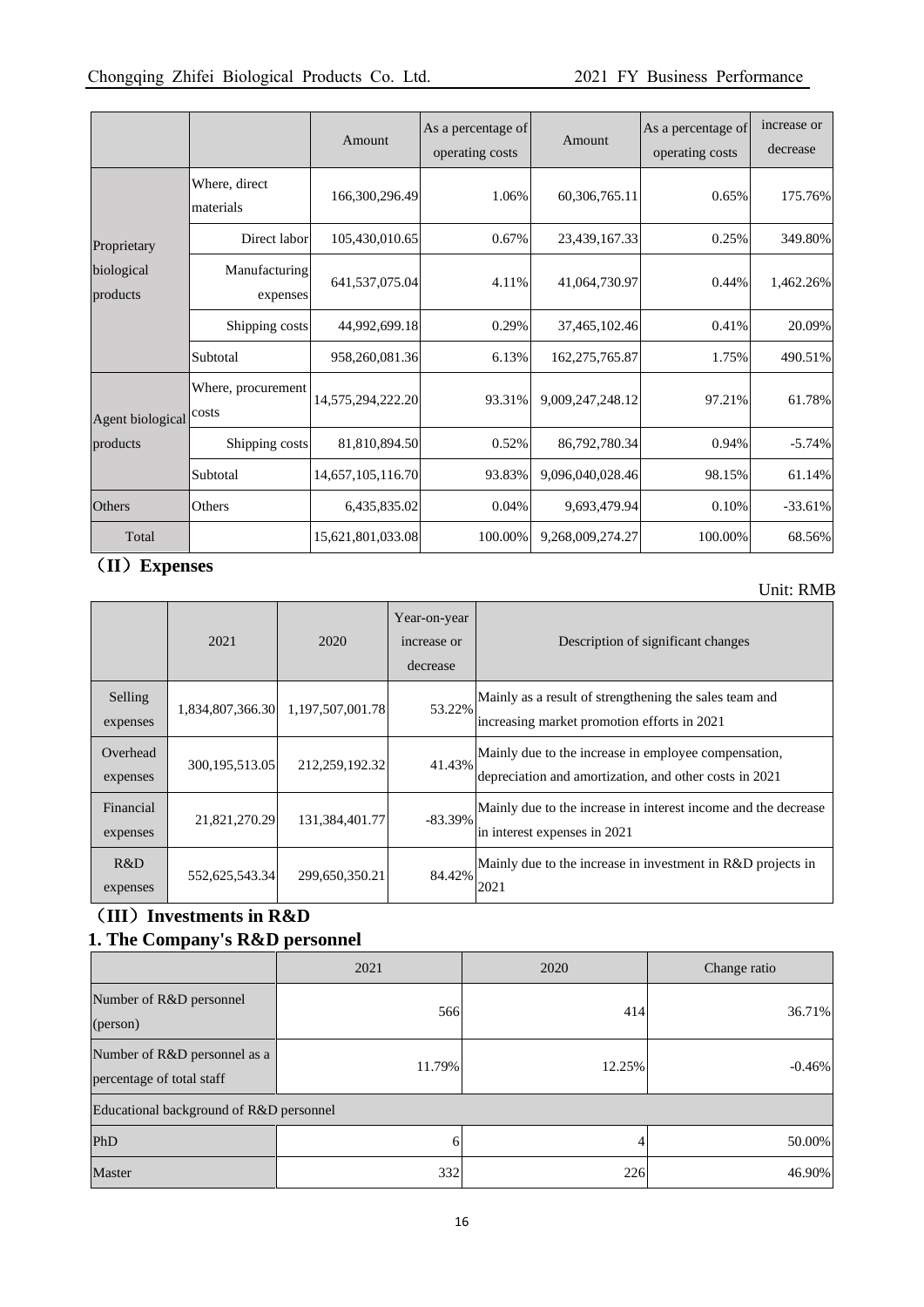| Bachelor and below               | 228 | 184 | 23.91% |
|----------------------------------|-----|-----|--------|
| Age composition of R&D personnel |     |     |        |
| Under 30 years old               | 336 | 221 | 52.04% |
| Between 30 and 40 years old      | 199 | 169 | 17.75% |
| Over 40 years old                | 31  | 24  | 29.17% |

# **2. The Company's amount of R&D investment and the percentage of R&D investment over operating income in the past three years**

|                                                                              | 2021              | 2020           | 2019             |
|------------------------------------------------------------------------------|-------------------|----------------|------------------|
| Amount of R&D investment (RMB)                                               | 813,971,655.07    | 480,550,074.99 | 258,903,384.50   |
| Percentage of R&D investment over<br>operating income                        | 2.66%             | 3.16%          | 2.45%            |
| Amount of capitalization of R&D<br>expenditures (RMB)                        | 261, 346, 111. 73 | 180,899,724.78 | 89, 352, 106. 10 |
| Percentage of capitalization of R&D<br>expenditures over R&D investment      | 32.11%            | 37.64%         | 34.51%           |
| Percentage of capitalization of R&D<br>expenditures over net profit for 2021 | 2.56%             | 5.48%          | 3.78%            |

## (**IV**)**Cash flow**

| Item                          | 2021              | 2020                | Year-on-year | Description of significant changes                      |
|-------------------------------|-------------------|---------------------|--------------|---------------------------------------------------------|
|                               |                   |                     | increase or  |                                                         |
|                               |                   |                     | decrease     |                                                         |
| Subtotal cash inflow from     | 25,468,301,329.83 | 13,533,881,835.94   |              | 88.18% Mainly due to the increase in sales and          |
| operating activities          |                   |                     |              | payments received from sales in 2021                    |
| Subtotal cash outflow from    | 16,960,709,512.48 | 10,037,192,895.82   |              | 68.98% Mainly due to the increase in payments for       |
| operating activities          |                   |                     |              | procurement of agent products in 2021                   |
| Net cash flows from operating | 8,507,591,817.35  | 3,496,688,940.12    |              | 143.30% Mainly due to the increase in sales volume in   |
| activities                    |                   |                     |              | 2021                                                    |
| Subtotal cash inflow from     | 501,793,935.27    |                     |              | 101,092.99 496268.68% Mainly due to new cash management |
| investing activities          |                   |                     |              | business in 2021                                        |
| Subtotal cash outflow from    | 2,521,130,952.23  | 896,982,638.25      |              | 181.07% Mainly due to the increase in payments for      |
| investing activities          |                   |                     |              | equipment and construction in 2021                      |
| Net cash flows from investing | -2,019,337,016.96 | -896,881,545.26     |              | -125.15% Mainly due to the increase in payments for     |
| activities                    |                   |                     |              | equipment and construction in 2021                      |
| Subtotal cash inflow from     | 2,682,429,814.10  | 7,389,312,874.73    |              | -63.70% Mainly due to the decrease in short-term        |
| financing activities          |                   |                     |              | loans received in 2021                                  |
| Subtotal cash outflow from    | 6,272,341,051.80  | 9,502,901,215.29    |              | -34.00% Mainly due to the decrease in short-term        |
| financing activities          |                   |                     |              | loans repaid in 2021                                    |
| Net cash flows from financing | -3,589,911,237.70 | $-2,113,588,340.56$ |              | -69.85% Mainly due to the decrease in short-term        |
| activities                    |                   |                     |              | loans received in 2021                                  |
| Net increase in cash and cash | 2,888,682,246.32  | 481,292,626.45      |              | 500.19% Mainly due to the increase in payments          |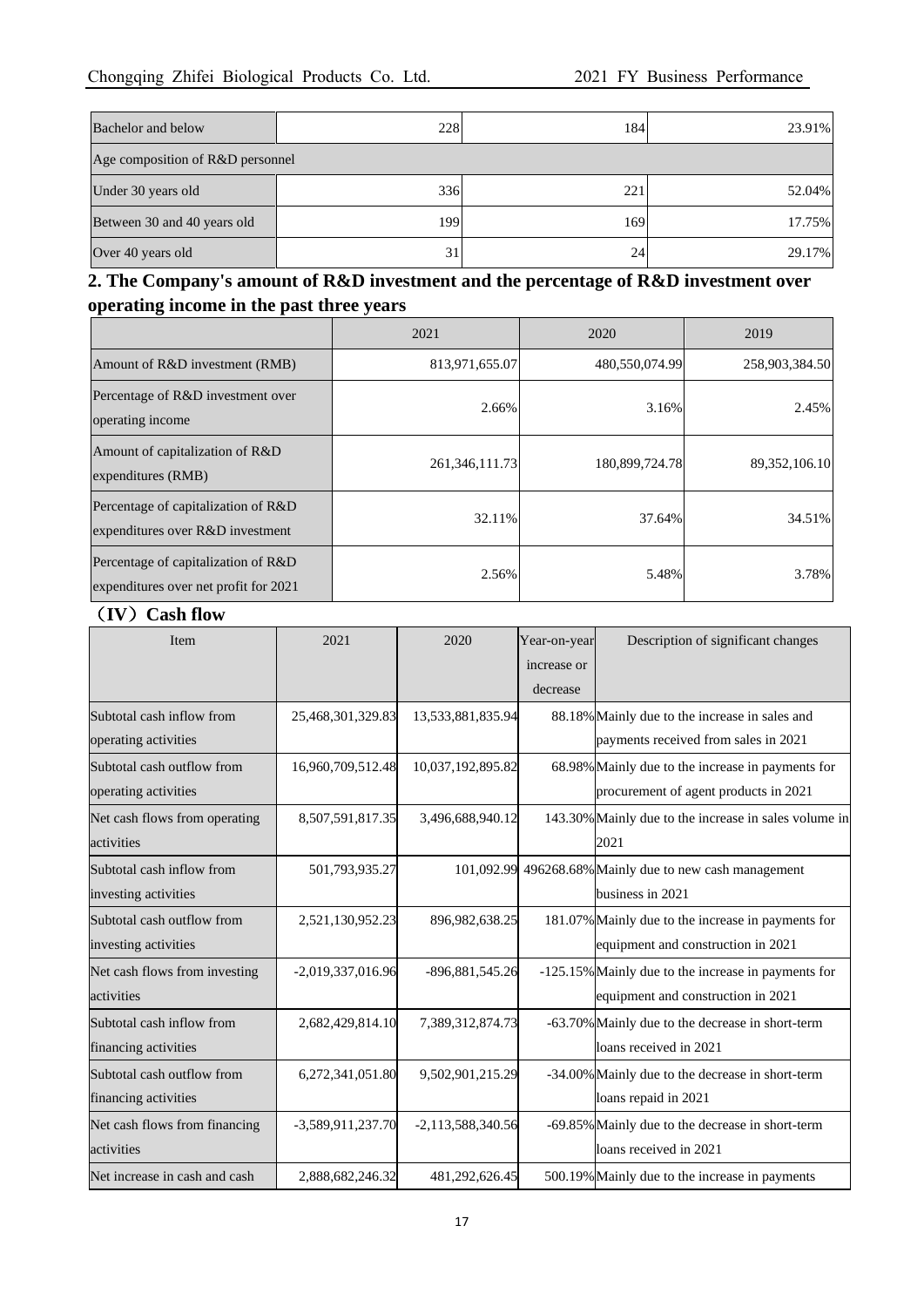| equivalents                                      |                   |                                       |                  |  | received from sales in 2021           |                                     |                                                                                  |  |
|--------------------------------------------------|-------------------|---------------------------------------|------------------|--|---------------------------------------|-------------------------------------|----------------------------------------------------------------------------------|--|
| (V)<br><b>Analysis of assets and liabilities</b> |                   |                                       |                  |  |                                       |                                     |                                                                                  |  |
|                                                  | End of 2021       |                                       | Early 2021       |  |                                       |                                     |                                                                                  |  |
|                                                  | Amount            | As a<br>percentage of<br>total assets | Amount           |  | As a<br>percentage of<br>total assets | Percentage<br>increase/<br>decrease | Description of significant changes                                               |  |
| Monetary<br>funds                                | 4,307,751,548.35  | 14.34%                                | 1,437,457,839.96 |  | 9.44%                                 |                                     | Mainly due to the increase in<br>4.90% payments received from sales in<br>2021   |  |
| Accounts<br>receivable                           | 12,867,543,957.77 | 42.82%                                | 6,624,170,327.47 |  | 43.52%                                | $-0.70%$                            |                                                                                  |  |
| Inventory                                        | 7,385,396,274.99  | 24.58%                                | 3,405,589,379.38 |  | 22.38%                                | 2.20%                               |                                                                                  |  |
| Investment<br>properties                         | 10,934,636.91     | 0.04%                                 | 11,720,960.89    |  | 0.08%                                 | $-0.04%$                            |                                                                                  |  |
| <b>Fixed assets</b>                              | 1,718,614,087.38  | 5.72%                                 | 1,480,235,222.89 |  | 9.73%                                 | $-4.01%$                            | Mainly due to the increase in total<br>assets in 2021                            |  |
| Construction<br>in progress                      | 1,824,933,243.40  | 6.07%                                 | 906,486,675.55   |  | 5.96%                                 | 0.11%                               |                                                                                  |  |
| Right-of-use<br>assets                           | 13,649,613.93     | 0.05%                                 | 4,701,866.00     |  | 0.03%                                 | 0.02%                               |                                                                                  |  |
| Short-term<br>borrowings                         | 568,858,956.43    | 1.89%                                 | 2,873,987,838.27 |  | 18.88%                                |                                     | Mainly due to the decrease in<br>-16.99% short-term bank credit loans in<br>2021 |  |
| Long-term<br>borrowings                          | 236,412,360.31    | 0.79%                                 |                  |  | 0.00%                                 | 0.79%                               |                                                                                  |  |
| Lease<br>liabilities                             | 12,240,480.90     | 0.04%                                 | 4,701,866.00     |  | 0.03%                                 | 0.01%                               |                                                                                  |  |

# (**VI**)**Analysis of major companies in which the Company holds shares or controlling shares**

| Company<br>name                                                          | Company<br>type | Principal<br>business         | Registered<br>capital | Total assets     | Net assets       | Operating<br>income | Operating profit | Net profit       |
|--------------------------------------------------------------------------|-----------------|-------------------------------|-----------------------|------------------|------------------|---------------------|------------------|------------------|
| Anhui Zhifei<br>Longcom<br>Biopharmac Subsidiary<br>eutical Co.,<br>Ltd. |                 | <b>Biological</b><br>products | 765,000,000           | 4,541,876,415.03 | 2,168,130,691.94 | 8,418,684,466.12    | 6,523,261,165.62 | 5,580,370,213.28 |

## **V. Analysis of Core Competitiveness**

## **(I) Excellent R&D strength**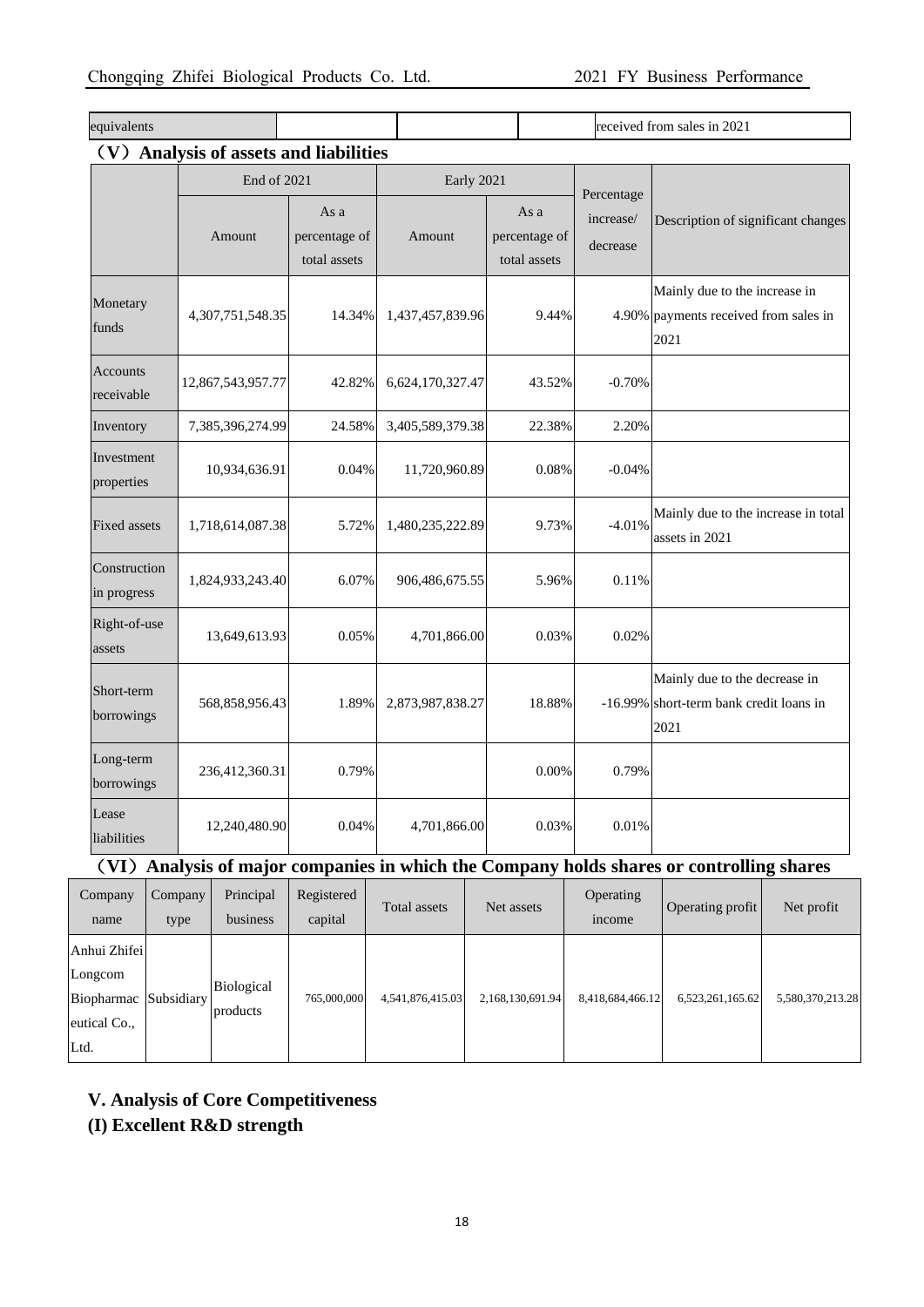The Company has always focused on developing and improving its R&D and innovation capabilities. Over the past two decades, through continuous capital investment, the Company has built a professional and efficient research team and constructed a hierarchical, systematic and forwardlooking matrix layout. With diversified and innovative development platform as well as deep understanding of industry development, the Company achieves high-quality development.

### **1. Strengthening the foundation of innovation through continuous investment in R&D**

R&D, innovation and technological breakthroughs are the core drivers of the Company's development. Since its establishment, the Company has driven its development with R&D and innovation, continuously broadened its presence in emerging technologies through diversified approaches to strengthen its independent R&D capabilities. Furthermore, the Company has accelerated technical cooperation, and attached importance to technology introduction to continuously improve endogenous and exogenous innovation capabilities, and promote the transformation of technological innovation into greater benefits. By the end of 2021, the Company was with 566 R&D personnel, and had invested RMB 814 million in R&D for the whole year, providing a more sufficient talent pool and financial guarantee for its independent R&D and innovation.

At present, the Company has built several vaccine R&D platforms covering a wide range of vaccine development pathways, including the polysaccharide and polysaccharide conjugate vaccine technology platform, component technology platform, inactivated vaccine technology platform, genetic recombination technology platform, mRNA vaccine technology platform, adenovirus vector vaccine technology platform, human diploid cell line technology platform, novel multiplex polyvalent technology platform, and novel adjuvant technology platform. A gradually expanding network of R&D platforms strongly promotes the synergistic development of the R&D matrix, and effectively motivates the progress of each R&D project.

### **2. Facilitating matrix development with three major R&D bases**

The Company has built three major R&D and manufacture bases, namely Zhifei Lvzhu, Zhifei Longcom, and Zhirui Biopharmaceutical Industrial Park, to speed up the R&D and registration of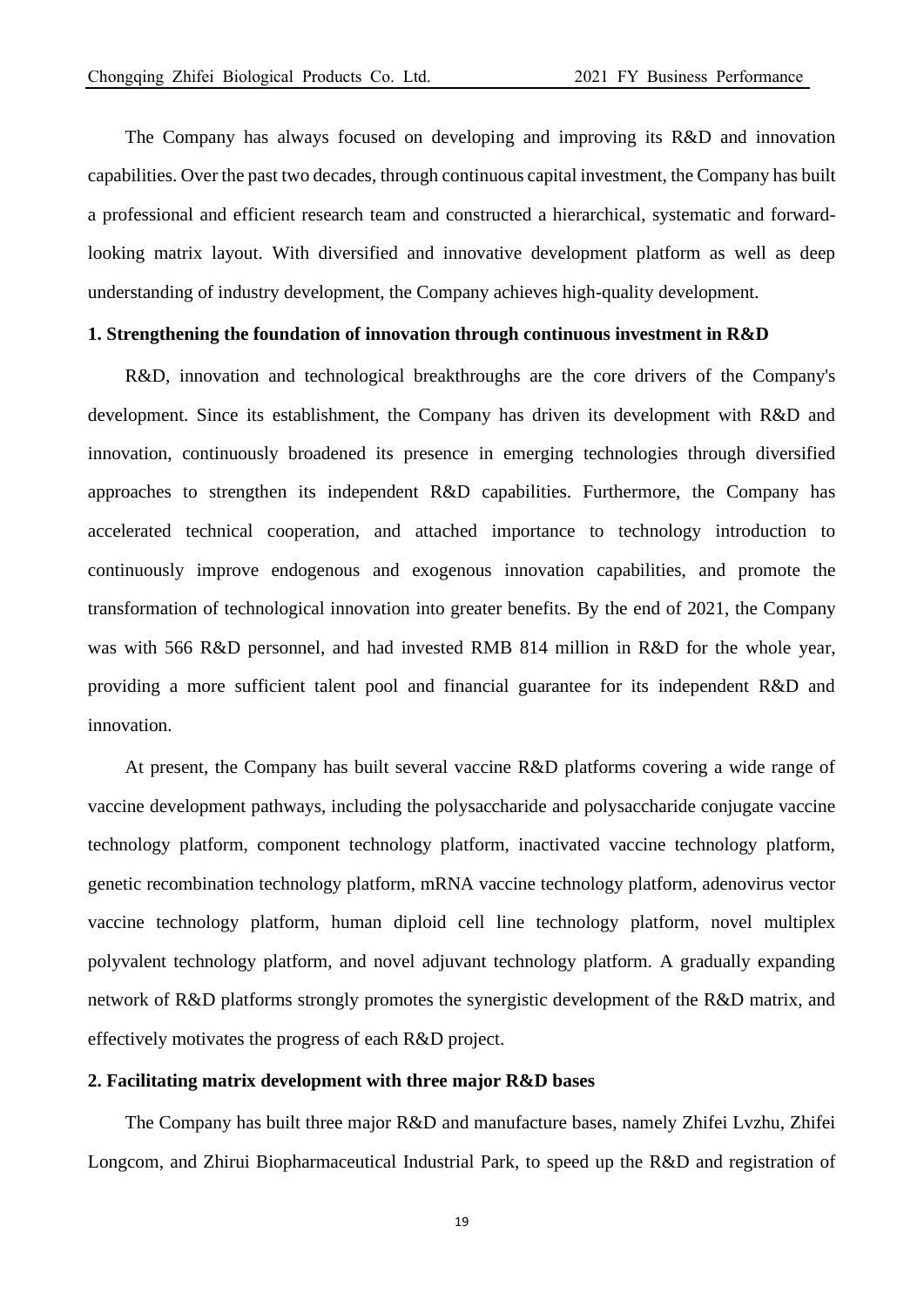high-quality self-developed products and promote the long-term sustainable development of the Company. With the support of Zhifei Lvzhu and Zhifei Longcom, the Company has steadily promoted R&D pipeline to keep well-positioned in the industry competition. By leveraging the resources of the Zhirui Biopharmaceutical Industrial Park, the Company has continuously deepened its presence in the comprehensive biological field, incubated and developed preventive and therapeutic biotechnologies and products, and promoted the continuous improvement of its R&D capabilities.

Currently, there are 29 projects in development, including 16 in clinical trial stage or applications for registration. A well-structured and sufficient pool of projects has formed a product matrix with synergistic effects, further boosting the Company's competitiveness in the industry.

| <b>Matrix</b>                                 | Projects under research                                                                                                                                                                                                                                                                              |
|-----------------------------------------------|------------------------------------------------------------------------------------------------------------------------------------------------------------------------------------------------------------------------------------------------------------------------------------------------------|
| Tuberculosis<br>matrix                        | product[Lyophilized Recombinant Tuberculosis Vaccine (AEC/BC02), BCG Vaccine for Intradermal Injection, and<br>BCG-PPD.                                                                                                                                                                              |
| Rabies vaccine matrix                         | Lyophilized Rabies Vaccine for Human Use (MRC-5 Cell), and Lyophilized Rabies Vaccine for Human Use<br>(Vero Cell).                                                                                                                                                                                  |
| matrix                                        | Respiratory virus vaccine Four-valent Influenza Virus-split Vaccine, Influenza Virus-split Vaccine, and Respiratory Syncytial Virus<br>(RSV) Vaccine.                                                                                                                                                |
| Pneumococcal<br>matrix                        | vaccine 15-Valent Pneumococcal Conjugate Vaccine, Pneumovax 23 - Pneumococcal Vaccine, and Multivalent<br>Pneumococcal Conjugate Vaccine.                                                                                                                                                            |
| Enteric disease vaccine<br>matrix             | S. flexneri and S. sonnei Bivalent Shigella Conjugate Vaccine, Intestinal Virus Type 71 Inactivated Vaccine,<br>Quadrivalent Recombinant Norovirus Vaccine (Pichia Pastoris), Bivalent HFMD Vaccine, Inactivated<br>Rotavirus Vaccine, and Bivalent Recombinant Rotavirus Vaccine (Pichia Pastoris). |
| matrix                                        | Meningococcal vaccine ACYW <sub>135</sub> Meningococcal Conjugate Vaccine, Recombinant Meningococcal Group B Vaccine, and<br>Pentavalent Meningococcal Conjugate Vaccine                                                                                                                             |
| refer to the relevant section of this report. | Note: The above matrices do not cover all of the Company's projects under research. Further information on the R&D progress, please                                                                                                                                                                  |

Since its listing in 2010, the Company has realized a revenue of more than RMB 16.8 billion from proprietary products on a cumulative basis, paving the way for investment in R&D. Advancement in R&D further increased our competitiveness and promoted the following commercialization.

#### **(II) Mature and standardized marketing**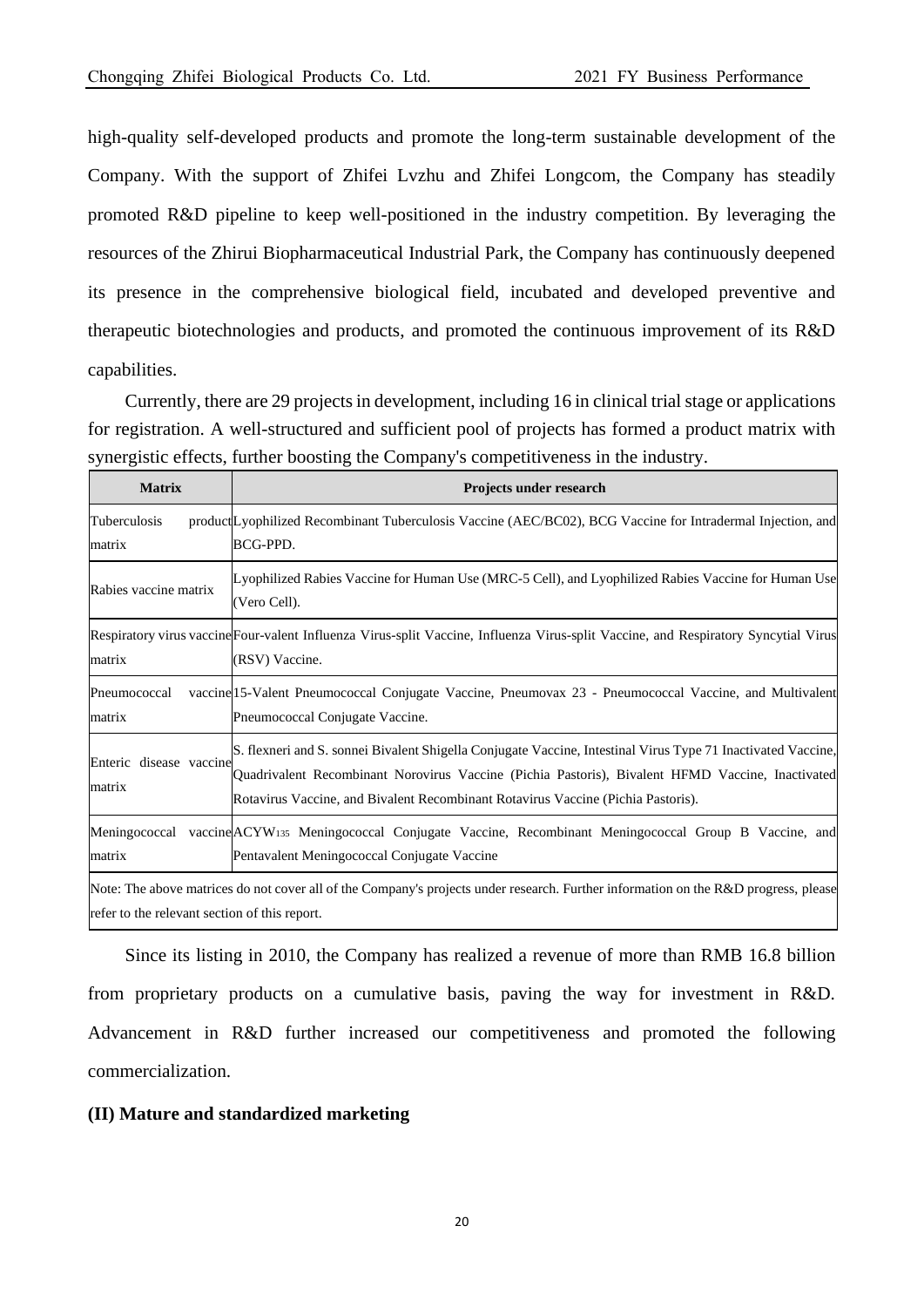The Company has built a development model featuring "technology + market", under which the good complementarity between R&D advancements and commercial achievements results in a circular mechanism of mutual promotion and transformation. Moreover, the Company has accelerated the process of product development and registration to provide more products to meet the national needs of disease prevention. The Company is on its way toward "the dreams of health, biology, Zhifei and China".

### **1. Constantly building an industry-leading marketing network**

 The company attaches importance to the development of marketing strategies and the construction of marketing teams. While consolidating the foundation of marketing team operation and management, the Company continues to optimize market paths, refine market services and enhance resource integration. An all-round and integrated business model strengthens risk control capabilities while boosting cost efficiency. The Company pays attention to the demonstration, formulation, implementation and feedback for the sales promotion strategy. The Company constantly improves its team management model and flexibly adjusts its sales strategy to respond to market changes to maintain a strong position.

### **2. Wide-ranging marketing network**

In 2021, the Company set up a professional marketing team of nearly 3,000 members, and established a marketing network covering more than 30,000 points of vaccination (POV) in more than 300 cities and more than 2,600 districts and counties across 31 provinces, autonomous regions and municipalities directly under the central government. The marketing team continues to provide professional, meticulous and comprehensive services to our clients, which helps us to achieve our business objectives.

#### **(III) Professional and efficient business management**

Over the past two decades, by adhering to the business principle of "prioritizing social benefits over corporate profits", the Company has put quality, standards, disciplines and integrity in the first place, and practiced the idea of "keeping compliance in mind and putting responsibility into action" in all aspects of R&D, production, promotion, sales and distribution.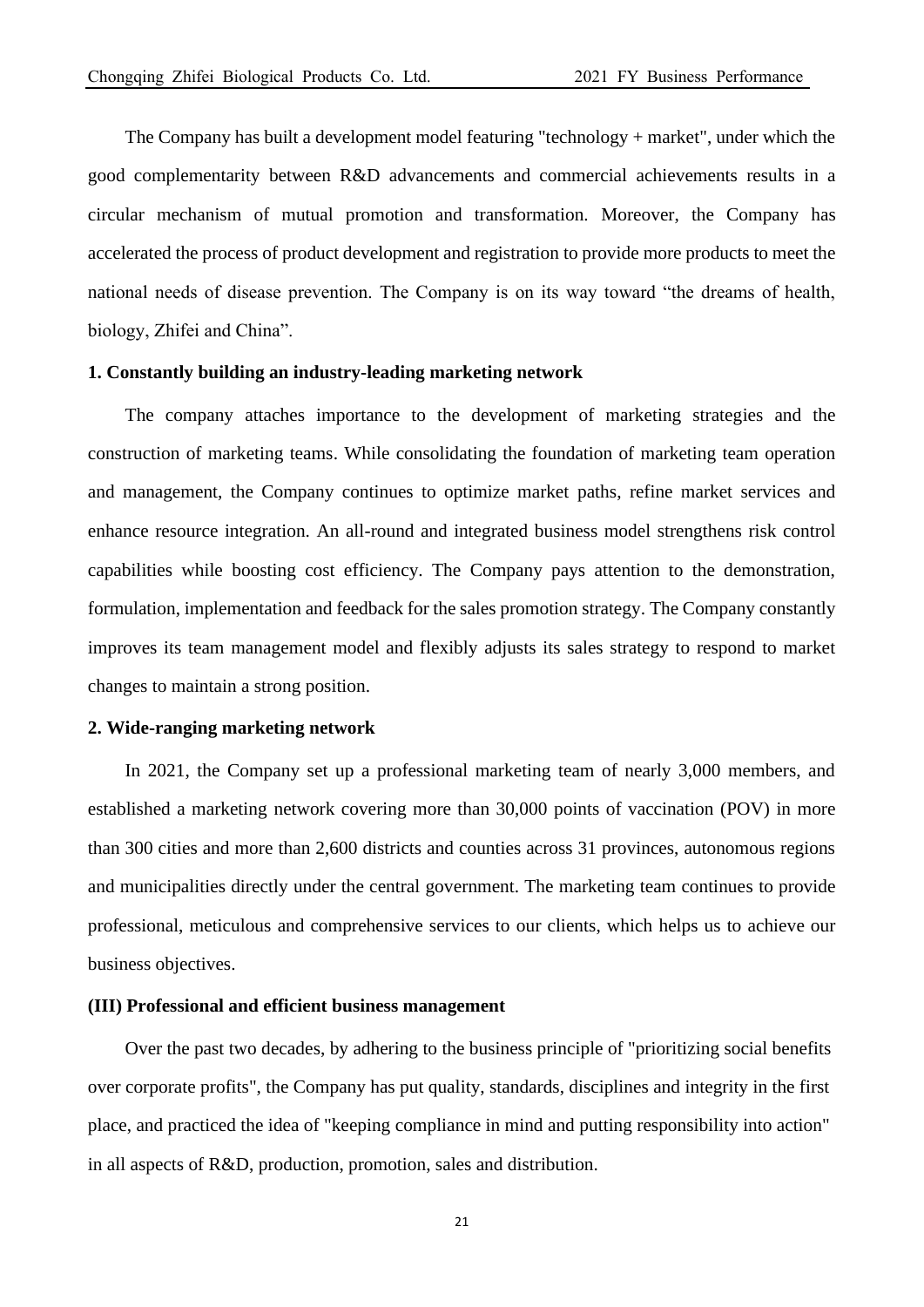#### **1. Strict production quality control system**

With the capabilities of large-scale production, standardized quality control, specialized commercial development, and domestic first-class industrialization, the Company has established a strict quality management system, and has actively improved its production and quality control capabilities according to international standards. In actual production, we strictly control every step of raw material procurement, manufacture, inspection, release and sales to ensure the safety, effectiveness and traceability of our products. We have developed a strict quality and safety mechanism, a risk control mechanism and an adverse reaction monitoring system.

The Company's subsidiaries, Zhifei Lvzhu and Zhifei Longcom, are two major manufacture and R&D bases equipped with modern equipment for production as well as professional and dedicated production teams. Meanwhile, the Company has established long-term and stable cooperation with a number of outstanding domestic and international suppliers. Since 2008, when the first batch of its products were released and approved, the Company has maintained a 100% release and approval rate for its proprietary products.

### **2. Professional and experienced management team**

We believe talents are critical for the development of a company. Our core management personnel have extensive management and industry experience as well as in-depth insights into disease prevention and control. The stable, professional, and efficient management team supports the Company's operation and management activities. Following the blueprint set by the management team, the Company actively responds to market changes, continuously strengthens its innovation capabilities and core competitiveness.

Focusing on the Zhifei's mission and culture, the Company attracts, unites and retains people with shared aspiration and ambition for innovation and biology. The Company implements a diversified incentive mechanism, a sound benefit sharing mechanism and a stable talent development strategy, which further provides talent support for its long-term sustainable development.

### **VI. Prospects for the future development of the company**

22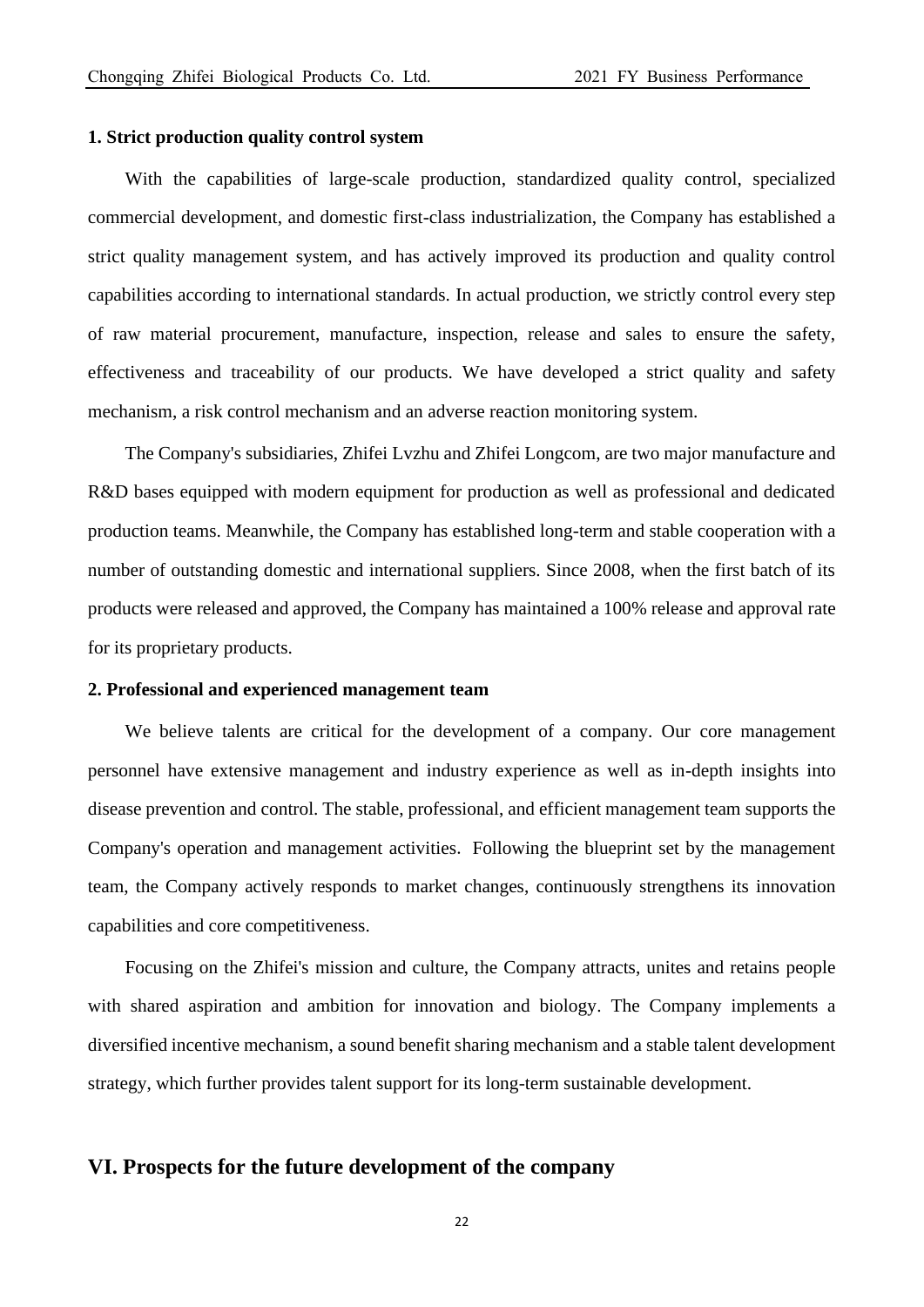#### **I. Industry status quo and trends**

The year 2021 marked a good start for *China's 14th Five-Year Plan*. Our country built a moderately prosperous society in an all-round way as scheduled, and achieved the first centenary goal. China embarked on a new journey to build a modern socialist country while marching towards the second centenary goal. The *14th Five-year plan for national economic and social development of the PRC, and the outline of vision for 2035,* both released in 2021, clearly strengthened the significant position of the biomedical industry in the country's strategic development. As a segment of the biopharmaceutical industry, the vaccine industry plays a key role in the control of infectious diseases. Vaccine remains the most effective, simple and economical means to prevent the occurrence of diseases. It is the mission of the whole industry to improve vaccine recognition and vaccination rates, prevent and control infectious diseases, and safeguard national health.

According to the EvaluatePharma World Preview 2021, the international COVID-19 pandemic has a profound impact on the development of the world's biopharmaceutical industry. The vaccine industry has received extensive attention and has become the focus of the biopharmaceutical sector. The industry will continue to develop at a compound annual growth rate (CAGR) of 12%. R&D technology upgrades every day, and innovative vaccines are continuously launched, which greatly contributes to the further expansion of the global vaccine market and brought more vitality and changes to the global biopharmaceutical industry.

In China, domestic pharmaceutical companies have continued to increase their investment in vaccine R&D to improve vaccine accessibility. The sustained high growth in the size of the vaccine market indicates the rise of the biopharmaceutical industry. According to a report of Frost & Sullivan, the value of China's vaccine market grew from RMB 27.1 billion in 2016 to RMB 75.3 billion in 2020, and is expected to reach RMB 333.3 billion in 2030, with a CAGR of 16.0% from 2020 to 2030. China's huge population base provides great opportunities for the development of the industry. With the strong support for vaccine R&D from governments and related institutions at all levels and the public's increasing demand for vaccination, the size of China's vaccine market is gradually growing at a rate higher than the average growth rate of the global vaccine market. At the same time, the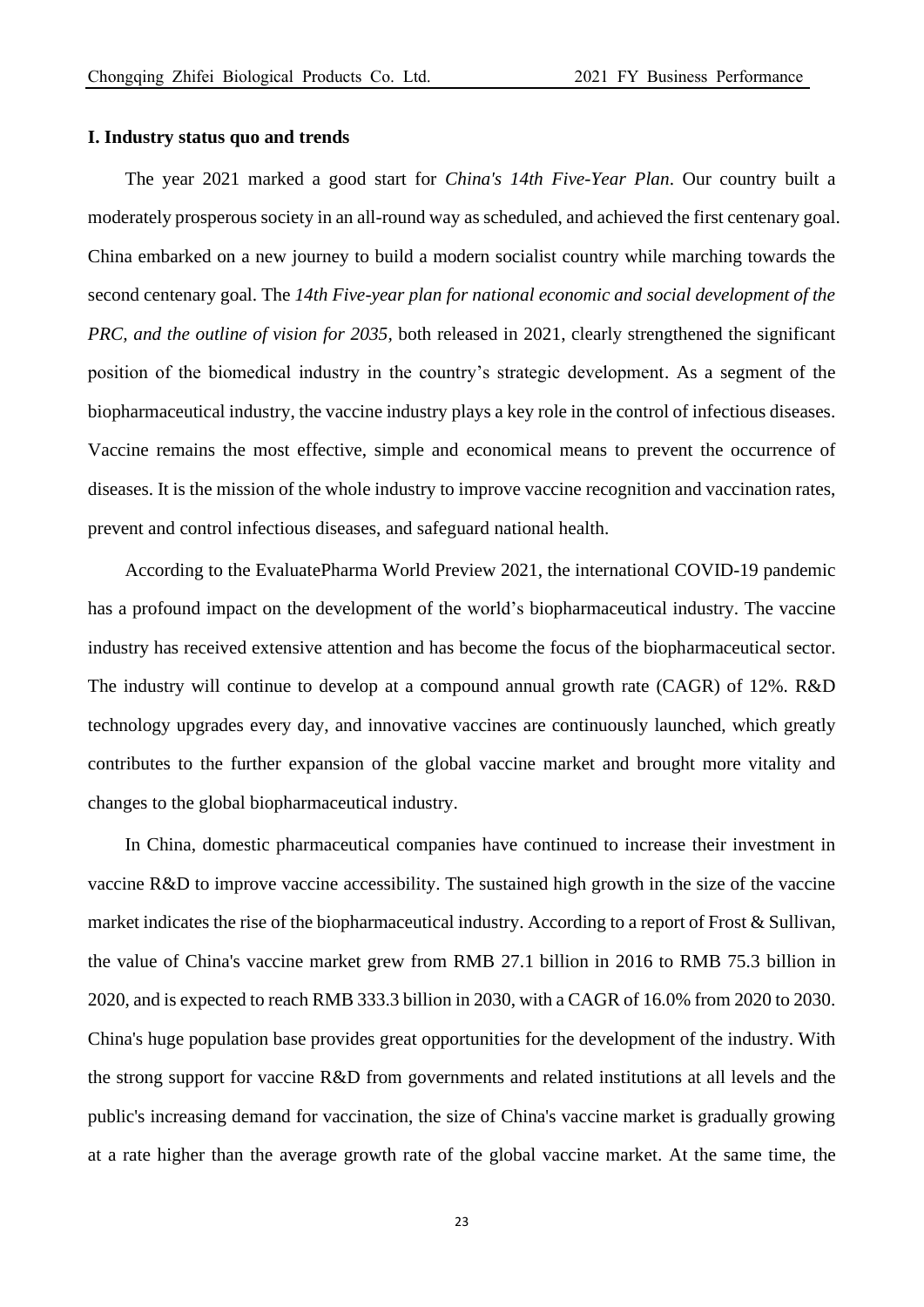public's knowledge and awareness of vaccination have been increased by the joint efforts of all stakeholders. In particular, COVID-19 vaccine has become a well-known product to fight against the pandemic. By the end of 2021, 2.83 billion doses of COVID-19 vaccine had been vaccinated nationwide, and the full vaccination coverage rate was over 85%. The unprecedented annual global consumption of this single product has played a vital and central role in building a global immunological barrier.

### **II. The Company's development strategy and planning**

The biopharmaceutical industry is in a stage of rapid development. The Company proactively seizes the opportunity to implement the new development concepts. The Company has proactively expanded its presence in the comprehensive biological field, and promoted its development through breakthrough and technology. The Company is committed to becoming a first-class internationally competitive enterprise with excellent products and brands, with innovation, integrity and quality.

### **1. Accelerating R&D and establishing a presence in cutting-edge technologies**

Scientific and technological innovation and technological breakthroughs are important forces for the development of biopharmaceutical enterprises. The Company invests internally and externally to promote and expand pipeline advancement. The pipeline in development has gradually entered the harvest period. The Company continues recruiting people with shared ideas and ambition to improve its technology. Furthermore, the Company is working and collaborating with domestic and global partners to increase comprehensive innovation capabilities. Meanwhile, through investing in Zhirui Biopharmaceutical Industrial Park, the Company has strengthened its competitiveness in the industry. Zhirui makes investments in cutting-edge technologies including CAR-T, macromolecular drug and other promising innovative medicine to conduct our long-term development approach.

In 2022, the Company will, as always, emphasize innovation, advance the progress of the pipeline projects, and actively promote the advancement of more preclinical research projects into clinical trials and more ongoing clinical trial projects into the drug registration stage. The Company will maintain its position by rich innovative R&D technology platforms, and incubate high-quality projects to address the unmet needs of disease prevention and control. In the meantime, the Company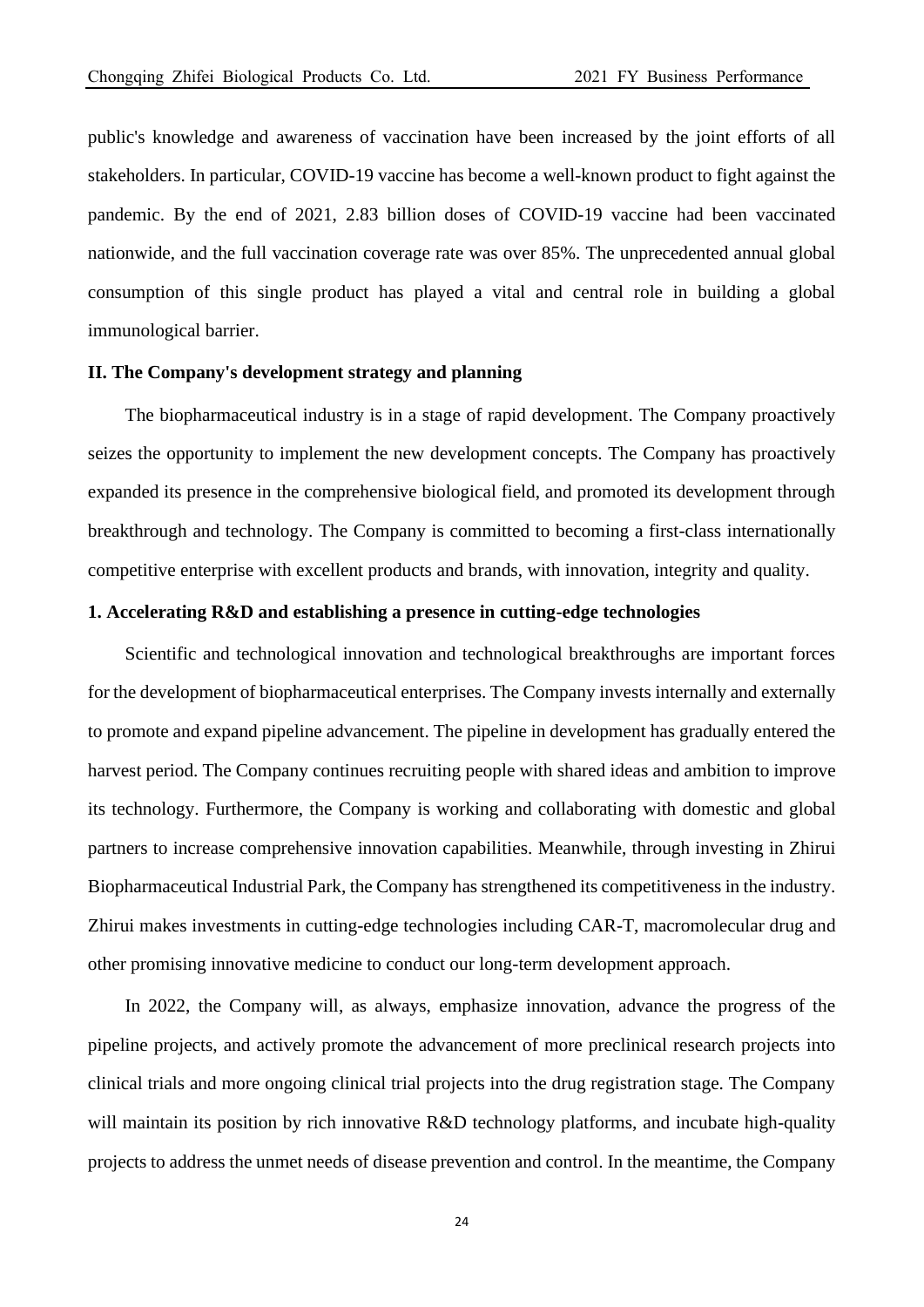will continue to optimize the matrix projects under research to achieve the synergistic development of diagnosis, prevention and treatment.

#### **2. Strengthening quality control to ensure product quality**

The vaccine industry stands in the spotlight of the public, because the quality of vaccines is closely related to the health of the people. It is the top priority of the Company to control the production and quality of vaccines with the strictest standards. We always adhere to the concept of "quality first" and strictly follow the requirements of relevant laws and regulations to conduct quality management throughout each step of our work. Moreover, the Company has properly established R&D and production bases, conducted equipment procurement and replacement activities, and continuously improved the professional and technical skills of the production team to ensure the stability of the production process and production quality and safety, and safeguard the smooth progress of the product industrialization process.

In 2022, the Company will focus on product manufacturing and quality control according to market demand and ensure the supply of COVID-19 vaccine and other products. We are actively taking our responsibilities as a biopharmaceutical to increase the accessibility and affordability of health. The Company will continue to introduce advanced domestic and international production standards and complete the construction of R&D and manufacture bases to promote products registration and internalization strategy.

### **3. Refining service and optimizing market operation**

The Company continues to enhance market operation management and related promotion services, flexibly adjusts regional market promotion strategies according to market demand, optimizes resource allocation, and combines industry policy interpretation with local market characteristics. We boost the energy of the professional marketing team and improve its competitiveness by continuously absorbing outstanding talents and cultivating existing talents, strengthening performance management and skills training.

In 2022, the Company will continue to build marketing team, improve the assessment mechanism, and vigorously reinforce market access. The Company strives to extensively explore,

25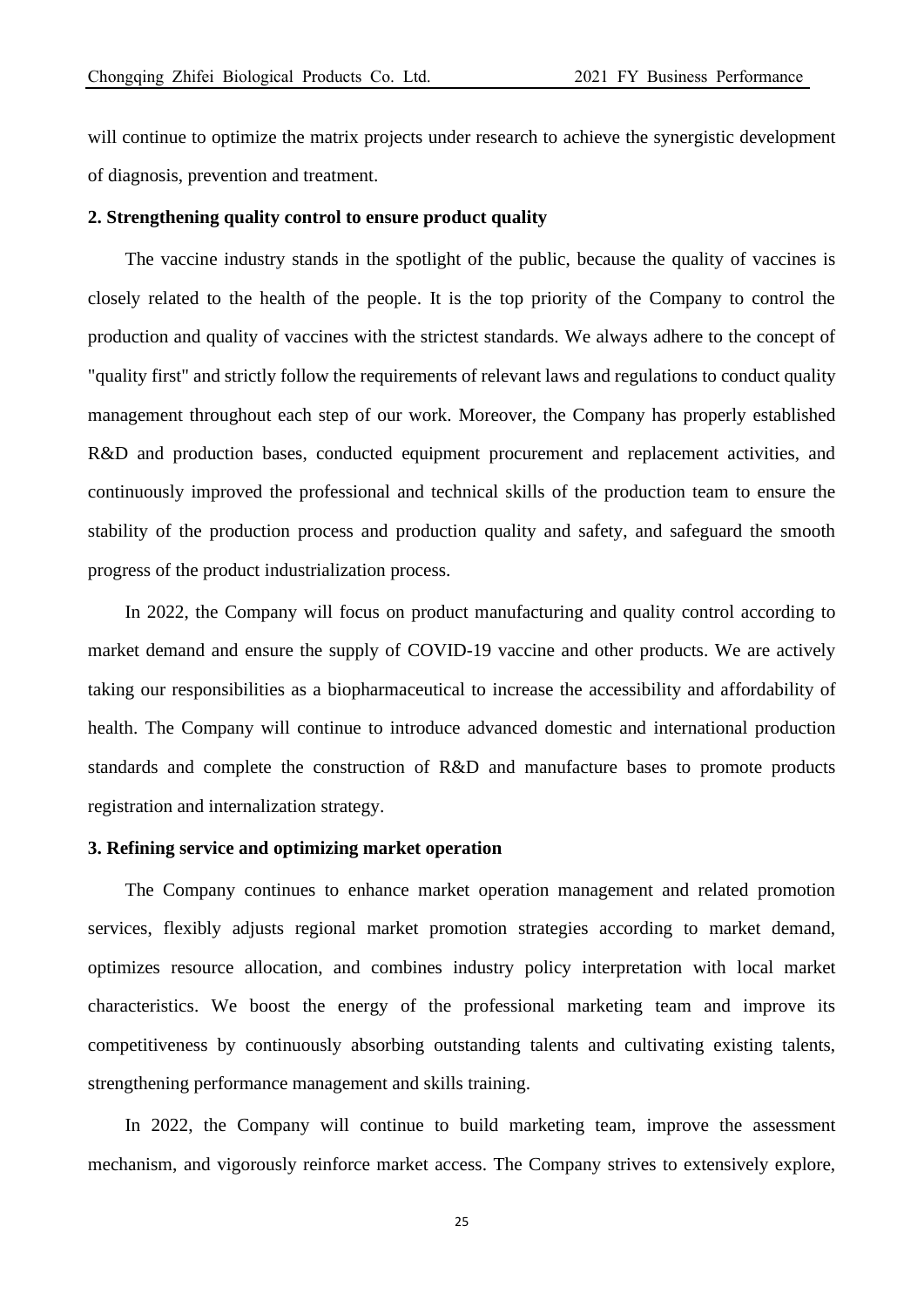develop and establish new approaches while continuously developing the existing market approaches in order to reach and help more families and individuals. Zhifei tries to increase the public's recognition and acceptance of vaccines, expand the influence of products to deliver more health, and promote products' commercialization process.

### **4. Improving compliance and promoting modern governance**

Compliance is the foundation of the Company's various activities and an inherent requirement for achieving high-quality development. The Company strengthens internal control and compliance management, reinforces risk awareness and the concept of responsible operation, enhances internal training, and improves the quality and professionalism of team members. The Company motivates employees through a diversified incentive mechanism, improves governance by drawing on the advanced experience of outstanding domestic and international enterprises, and gains insight into industry development, thus empowering new high-quality development strategies.

In 2022, the Company will continue to strengthen compliance in accordance with the requirements of laws and regulations, industry guidelines and regulatory systems to ensure that its production, R&D, sales and promotion activities are carried out in an orderly and compliant manner. The Company's management will continue to pay attention to market changes, strengthen management and governance capabilities, and actively implement the Employee Stock Ownership Plan for Common Wealth (2022) while pursuing social responsibility, emphasizing the progress of key ESG issues, and promoting the long-term sustainable development.

#### **5. Exploring global opportunities with roots in China**

Practicing international development strategy is a driving force for the Company to achieve a greater efficiency, stronger competitiveness and greater influence. China's economic strength and manufacturing capacity continue to grow and the development of the biopharmaceutical industry continues to improve. Chinese companies should have the determination and confidence to develop into world-class enterprises and endeavor to grow to become stronger, better and larger in the highly competitive international and domestic markets. With a global vision, the Company continues to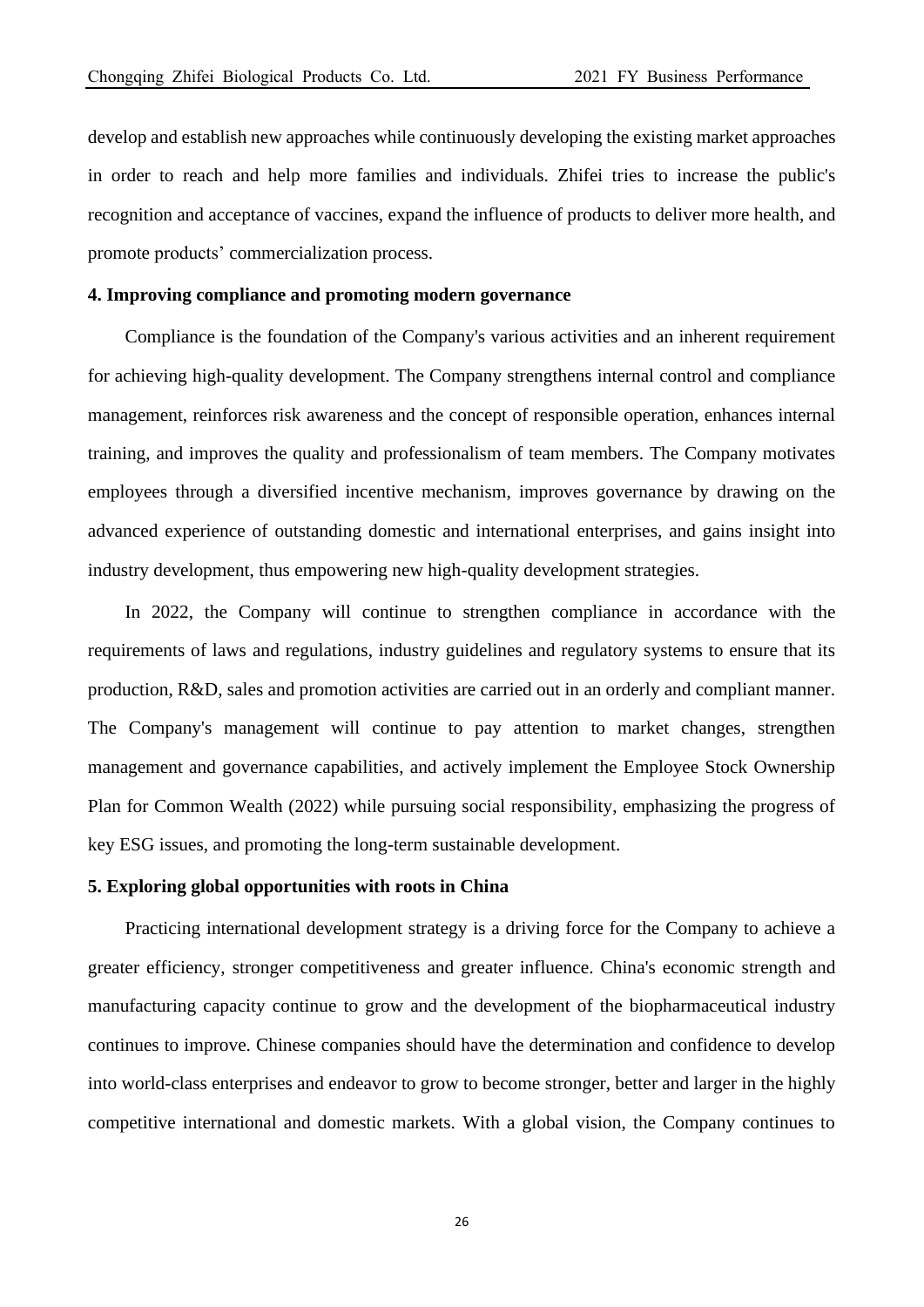enhance its innovation ability and expand its brand influence and product competitiveness based on the demand of our people.

In 2022, the Company will implement the international development strategy, continue to promote the export of high-quality products, actively explore international cooperation on R&D, production, and commercialization as well as advance the WHO qualification and international registration activities. We make continuous commitment to enable Zhifei and China to play a bigger role in taking the responsibilities of global health. The Company will accelerate its brand building, improve the domestic and international influence and reputation, and promote its core corporate culture of "prioritizing social benefits over corporate profits" and "safeguarding life and delivering healthy outcomes" to become a more reliable company for consumers.

### **VII. Risks and Countermeasures**

#### **(I) Policy risk**

The pharmaceutical industry is one of the key prioritized industries in China and is highly regulated. Relevant policies and regulations have been delivered and implemented in recent years. Zhifei strictly implemented various systems in accordance with the Vaccine Administration Law and gradually improved its management, with the aim of enhancing its operation efficiency. However, with the rapid development of the economic society and increasingly stringent regulations, the subsequent policies may bring different changes in and have an impact on the production, sales and circulation of the Company. The Company will pay close attention to the changes in policies and make timely adjustments to its business strategies to comply with the applicable regulations and regulatory requirements. Zhifei has adhered to standardized operation. And our management team has profound professional knowledge and forward-looking thinking, which can help us to handle and respond to crises effectively when industry events occur and industrial policies are adjusted.

#### **(II) Nonperforming debts**

With the expansion of the Company's sales scale and business, especially after the implementation of the "one invoice system" reform on the sales of non-EPI vaccines, the Company's vaccine products are directly supplied to district and county-level disease control centers after bidding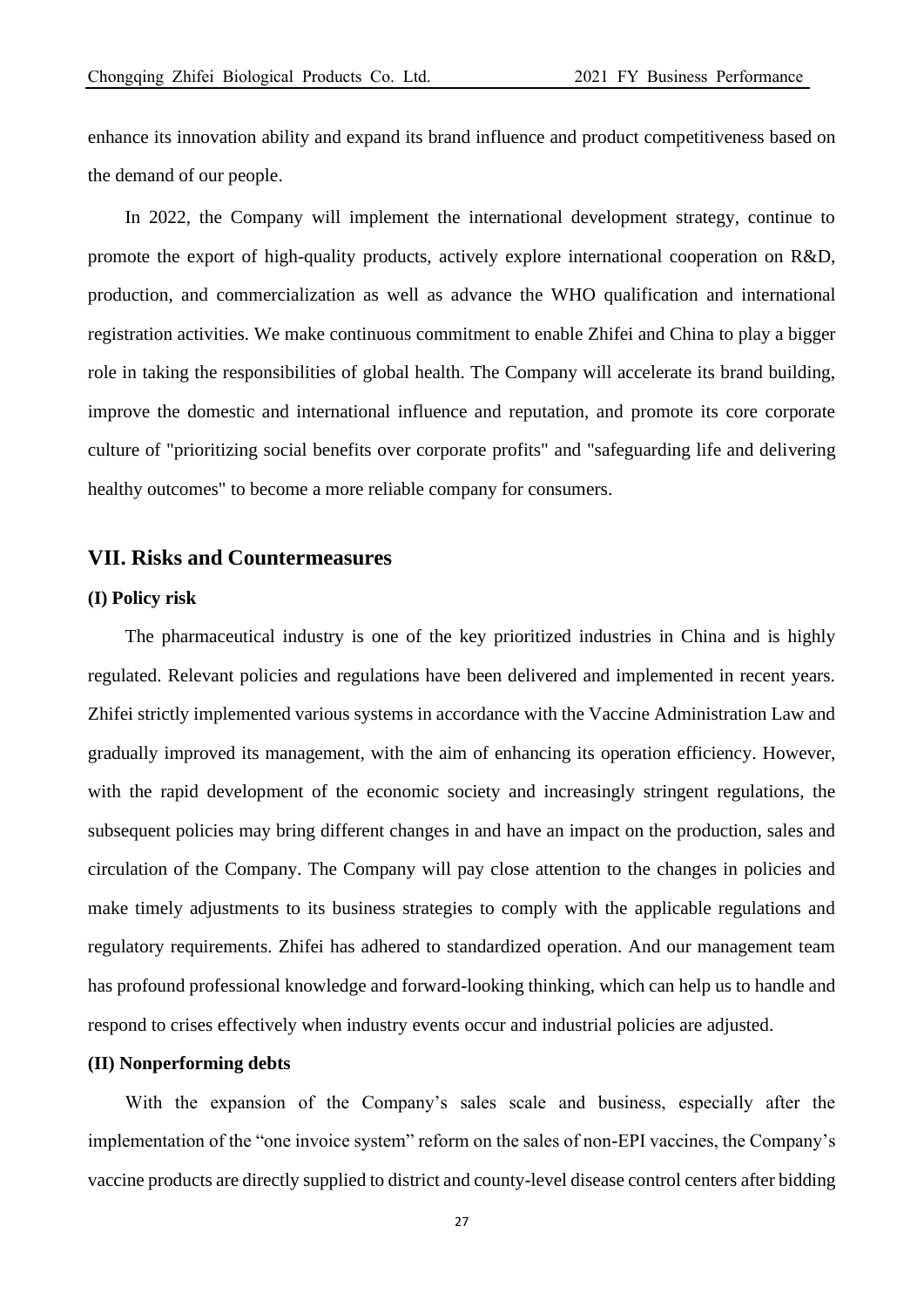and procurement, contributing to a gradual increase in the Company's accounts receivable. As the implementation of industry policies has entered the normal stage, the Company strengthens the risk control before vaccine sales, follows up the performance of contracts during the process and enhances the effectiveness of communication after the event to minimize risks of nonperforming debts.

#### **(III) Talent management risk**

By the end of 2021, the number of the sales staff reached 2,817. The large sales team is conducive to the implementation of the Company's business plans, sales of products and the improvement of corporate economic benefits. However, with the expansion of the Company's sales scale and staffing optimization, the increasing number of staff poses certain risks to the management of the Company. The Company strongly advocates the talent selection principle of "prioritizing integrity over capability", and integrated corporate culture into employee induction training and daily management to ensure the stability and standardization of the team.

### **(IV) Risks of AEFI**

AEFI (Adverse Events After Immunization) refers to the adverse reactions that have damage to the human's body and functions of the subject during or after the standardized vaccination without fault of relevant parties. With the facilitation of vaccination and the improvement of national awareness of disease prevention, the scope and quantity of vaccination products are also gradually increasing, and there is a possibility of adverse reaction risks. Strictly complying with the requirements of laws and regulations, the Company has established a complete production and circulation chain, created a comprehensive sales and after-sales service system, and built a compliant and efficient emergency response mechanism. Moreover, Zhifei has purchased commercial insurance for all vaccine products on sale, and striven to minimize the risk of adverse reaction by improving the prevention and treatment mechanism.

### **(V) Risk of vaccine hesitancy**

Despite the fact that vaccines are the most cost-effective way to prevent and control infectious diseases, "vaccine hesitancy" still affects vaccine acceptance. Reluctance or refusal to receive vaccines may reverse the progress made in vaccines for preventable diseases and may reduce the